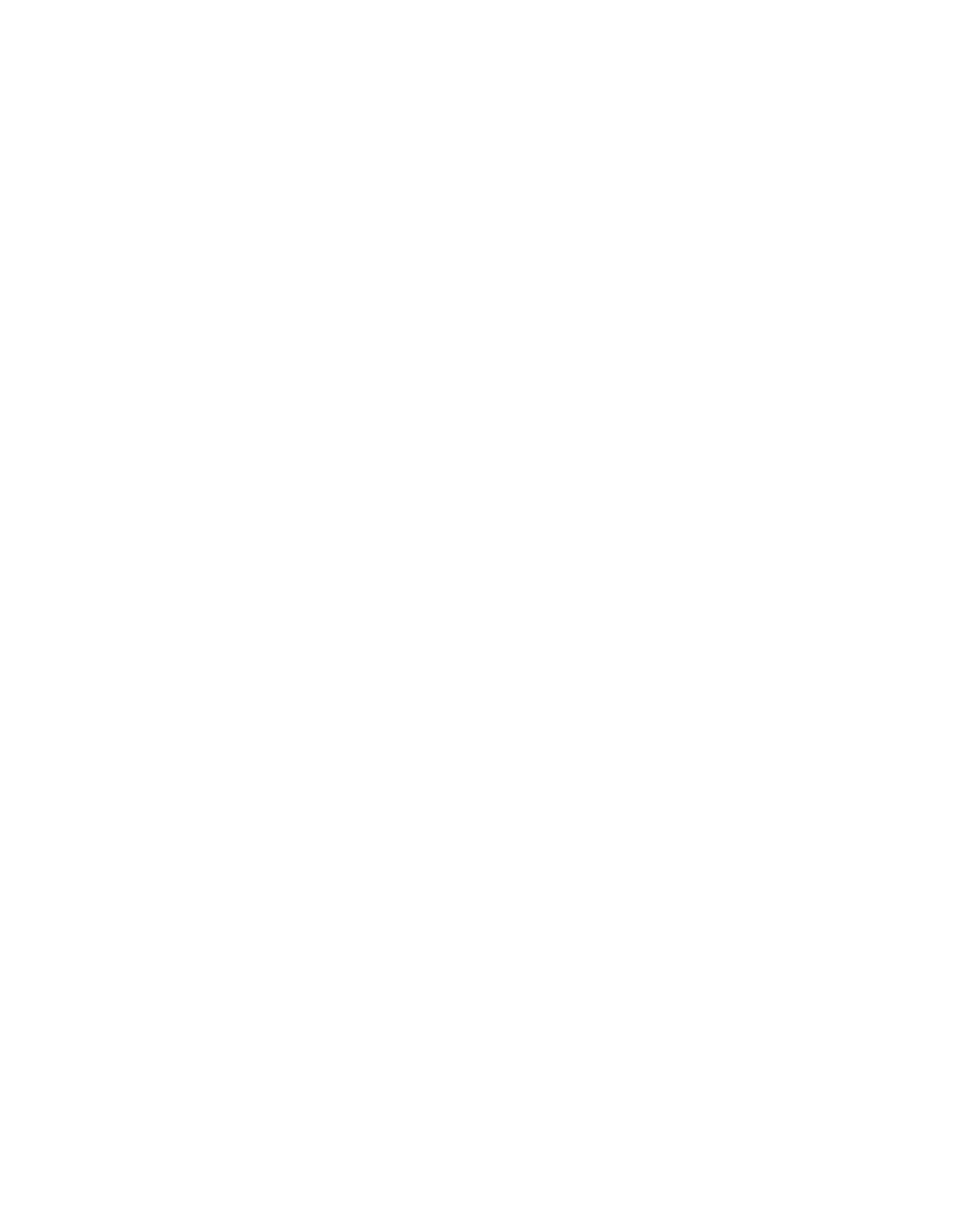There has been no change in the financial outlay.  $2.$ 

It is, therefore, requested that revised AAP may be implemented as per the 3. provisions and norms of the MIDH scheme. Revised AAP 2021-22 as enclosed is being uploaded on the MIDH website.

## Encl: as above

Yours faithfully, AASterland 2027

(Harit Kumar Shakya) Under Secretary to the Govt. of India Ph. No. 011-23388795 Email: haritk.shakya@nic.in

 $\mathcal{R}^{\text{int}}$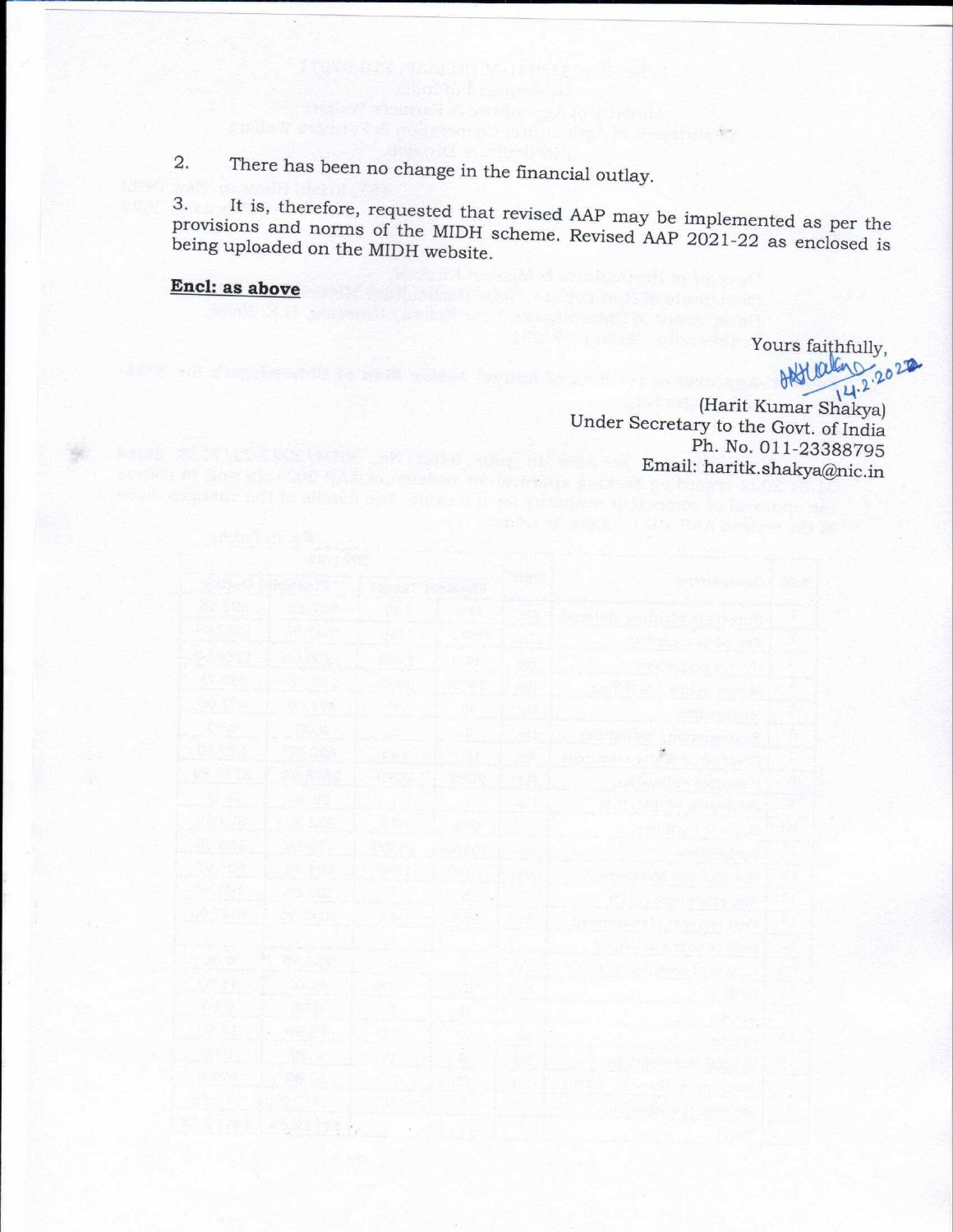|              |                                                                    |                                           |                                                                                                                                                                                                                                                                                                                                                                                                                                                                              | 0.00              | 14112.64       | 8467.58 5645.06                   |                                     | 0.00                 | 578.70         |                                 |
|--------------|--------------------------------------------------------------------|-------------------------------------------|------------------------------------------------------------------------------------------------------------------------------------------------------------------------------------------------------------------------------------------------------------------------------------------------------------------------------------------------------------------------------------------------------------------------------------------------------------------------------|-------------------|----------------|-----------------------------------|-------------------------------------|----------------------|----------------|---------------------------------|
|              |                                                                    |                                           | Annual Action Plan of Chhattishgarh, 2021-22                                                                                                                                                                                                                                                                                                                                                                                                                                 |                   |                |                                   |                                     |                      |                |                                 |
|              |                                                                    |                                           | Action Plan 2021-22                                                                                                                                                                                                                                                                                                                                                                                                                                                          |                   |                |                                   |                                     |                      |                | (Rs. in Lakhs)                  |
|              |                                                                    |                                           |                                                                                                                                                                                                                                                                                                                                                                                                                                                                              |                   | AAP 2021-22    |                                   |                                     | <b>Spill Over</b>    |                |                                 |
| S. No        | <b>Activity</b>                                                    | <b>Maximum</b><br>permissible<br>cost     | <b>Pattern of Assistance</b>                                                                                                                                                                                                                                                                                                                                                                                                                                                 | <b>Phy Target</b> | Fin.<br>Outlay | <b>GOI</b><br><b>Share</b><br>60% | <b>State</b><br><b>Share</b><br>40% | Phy<br><b>Target</b> | Fin.<br>Outlay | <b>Remarks</b>                  |
| $\mathbf{1}$ | $\mathbf{2}$                                                       | 3                                         | 4                                                                                                                                                                                                                                                                                                                                                                                                                                                                            | 5                 | 6              | $\overline{7}$                    | 8                                   |                      | 6              |                                 |
|              | <b>Plantation Infrastructure and Development</b>                   |                                           |                                                                                                                                                                                                                                                                                                                                                                                                                                                                              |                   |                |                                   |                                     |                      |                |                                 |
|              | <b>Production of planting material Public Sector</b>               |                                           |                                                                                                                                                                                                                                                                                                                                                                                                                                                                              |                   |                |                                   |                                     |                      |                |                                 |
|              | Hi-tech nursery (4ha)                                              |                                           |                                                                                                                                                                                                                                                                                                                                                                                                                                                                              |                   |                |                                   |                                     |                      |                |                                 |
|              | a) Public Sector                                                   | Rs. 25.00 lakh/ha                         | 100% to public sector limited to Rs 100<br>lakh/unit and in case of private sector, credit<br>linked back-ended subsidy @ 40% of cost,<br>subject to a maximum of Rs. 40 lakh/unit, for a<br>$\vert$ maximum of 4 ha. as project based activity on<br>prorata basis. Each nursery will produce a<br>minimum of 50,000 numbers per hectare of<br>mandated perennial fruit crops/ tree spices/<br>aromatic trees/plantation crops per year, duly<br>certified for its quality. | 3                 | 300.00         | 180.00                            | 120.00                              |                      |                | 0.00 Project to be<br>submitted |
|              | b) Private Sector                                                  | Rs. 25 lakh/ha unit                       | 100% to public sector limited to Rs 100<br>lakh/unit and in case of private sector, credit<br>linked back-ended subsidy @ 40% of cost,<br>subject to a maximum of Rs. 40 lakh/unit, for a<br>maximum of 4 ha. as project based activity on<br>prorata basis. Each nursery will produce a<br>minimum of 50,000 numbers per hectare of<br>mandated perennial fruit crops/ tree spices/<br>aromatic trees/plantation crops per year, duly<br>certified for its quality.         | $\overline{2}$    | 80.00          | 48.00                             | 32.00                               |                      |                | 0.00 Project to be<br>submitted |
|              | <b>Small Nursery (1 ha)</b>                                        |                                           |                                                                                                                                                                                                                                                                                                                                                                                                                                                                              |                   |                |                                   |                                     |                      |                |                                 |
|              | b) Private Sector                                                  | Rs. 15 lakh/one ha<br>unit                | 100% to public sector and in case of private<br>sector, credit linked back-ended subsidy of<br>cost, subject to a maximum of Rs. 7.50<br>lakh/unit, as project based activity. Each<br>nursery will produce a minimum of 25,000<br>numbers of mandated perennial vegetatively<br>propagated fruit plants/tree spices/plantation<br>crops per year, aromatic plants, duly certified<br>for its quality.                                                                       | 4                 | 30.00          | 18.00                             | 12.00                               |                      | 0.00           | do                              |
|              | <b>Setting up of Plug Type Nursery</b>                             |                                           |                                                                                                                                                                                                                                                                                                                                                                                                                                                                              |                   |                |                                   |                                     |                      |                |                                 |
|              | a) Public Sector                                                   | Rs. 104.00 lakh/ha                        | 100% of cost to public sector                                                                                                                                                                                                                                                                                                                                                                                                                                                |                   | 0.00           | 0.00                              | 0.00                                |                      | 0.00           |                                 |
|              | b) Private sector                                                  | Rs. 104.00 lakh/ha                        | 40% of cost to <b>private sector</b>                                                                                                                                                                                                                                                                                                                                                                                                                                         | $\overline{2}$    | 104.00         | 62.40                             | 41.60                               |                      |                |                                 |
|              | Upgrading nursery Infrastructure to meet acceditation norms (4 ha) |                                           |                                                                                                                                                                                                                                                                                                                                                                                                                                                                              |                   |                |                                   |                                     |                      |                |                                 |
|              | a) Public Sector                                                   | lakh/nursery of 4 ha,<br>on prorata basis | Up to Rs. $10.00 100\%$ of Public Sector                                                                                                                                                                                                                                                                                                                                                                                                                                     | 6 <sup>1</sup>    | 60.00          | 36.00                             | 24.00                               |                      | 0.00           |                                 |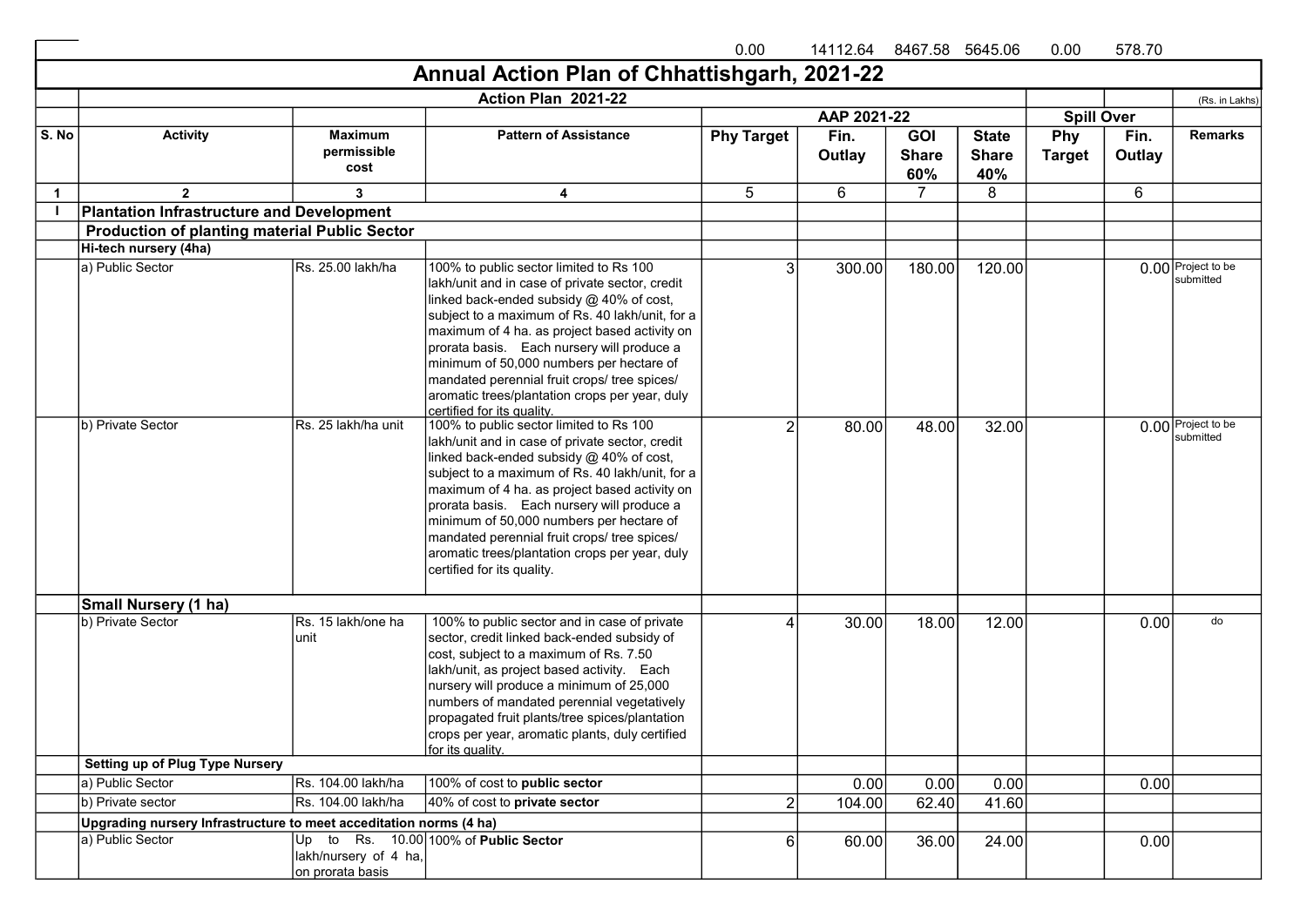|                | b) Private sector                                                         |                  | Up to Rs. 10.00 50% of cost to Private sector subject to a                                                                                                                                                                                |                 | 0.00   | 0.00   | 0.00   |      | 0.00 |                                |
|----------------|---------------------------------------------------------------------------|------------------|-------------------------------------------------------------------------------------------------------------------------------------------------------------------------------------------------------------------------------------------|-----------------|--------|--------|--------|------|------|--------------------------------|
|                |                                                                           | on prorata basis | lakh/nursery of 4 ha, $\frac{1}{2}$ maximum of Rs. 5.00 lakh/nursery.                                                                                                                                                                     |                 |        |        |        |      |      |                                |
|                | Seed production for vegetables and spices                                 |                  |                                                                                                                                                                                                                                           |                 |        |        |        |      |      |                                |
|                | Open pollinated crops                                                     |                  |                                                                                                                                                                                                                                           |                 |        |        |        |      |      |                                |
|                | a) Public Sector                                                          | Rs. 35,000/ha    | 100% of cost, limited to 5 ha. Output target<br>of seed for each crop will be fixed by the<br>individual state.                                                                                                                           | 25              | 8.75   | 5.25   | 3.50   |      |      |                                |
|                | b) Private sector-General Area                                            | Rs. 35,000/ha    | 35% in general areas and 50% in NE &<br>Himalayan States, Tribal Sub Plans (TSP)<br>areas, Andaman & Nicobar & Lakshadweep<br>Islands, limited to 5 ha. Output target of<br>seed for each crop will be fixed by the<br>individual state.  | 10 <sup>1</sup> | 1.23   | 0.74   | 0.49   |      | 0.00 |                                |
|                | c) Private sector-TSP Area                                                | do               | do                                                                                                                                                                                                                                        | 10 <sup>1</sup> | 1.75   | 1.05   | 0.70   |      |      |                                |
|                | <b>Hybrid seeds</b>                                                       |                  |                                                                                                                                                                                                                                           |                 |        |        |        |      |      |                                |
|                | a) Public Sector                                                          | Rs. 1.50 lakh/ha | 100% of cost, limited to 5 ha. Output target<br>of seed for each crop will be fixed by the<br>Iindividual state.                                                                                                                          | 10              | 15.00  | 9.00   | 6.00   |      | 0.00 |                                |
|                | b) Private sector-General Area                                            | Rs. 1.50 lakh/ha | 35% in general areas and 50% in NE &<br>Himalayan States, Tribal Sub Plans (TSP)<br>areas, Andaman & Nicobar & Lakshadweep<br>Islands, limited to 5 ha. Output target of<br>seed for each crop will be fixed by the<br>İindividual state. | $\overline{77}$ | 40.43  | 24.26  | 16.17  |      | 0.00 |                                |
|                | Import of planting material                                               |                  |                                                                                                                                                                                                                                           |                 |        |        |        |      |      |                                |
|                | <b>By State Government, PSU</b>                                           | Rs. 100.00 lakh  | 100% of cost for State Govt. PSUs, as<br>project based                                                                                                                                                                                    |                 | 0.00   | 0.00   | 0.00   |      |      | 0.00 Project based<br>activity |
|                | Seed infrastructure                                                       |                  |                                                                                                                                                                                                                                           |                 |        |        |        |      |      |                                |
|                | a) Public sector                                                          | Rs. 200.00 lakh  | 100% of cost                                                                                                                                                                                                                              |                 | 0.00   | 0.00   | 0.00   |      | 0.00 |                                |
|                | b) Private sector                                                         | Rs. 200.00 lakh  | 50% of cost                                                                                                                                                                                                                               |                 | 50.00  | 30.00  | 20.00  |      | 0.00 |                                |
|                | Sub-total Planting material                                               |                  |                                                                                                                                                                                                                                           | 150.00          | 691.15 | 414.69 | 276.46 | 0.00 | 0.00 |                                |
| $\overline{2}$ | Establishment of new gardens / Area Expansion                             |                  |                                                                                                                                                                                                                                           |                 |        |        |        |      |      |                                |
|                |                                                                           |                  | Fruit crops other than cost intensive crops using normal spacing (For a maximum                                                                                                                                                           |                 |        |        |        |      |      |                                |
|                | <b>Fruits - Perennials</b>                                                |                  |                                                                                                                                                                                                                                           |                 |        |        |        |      |      |                                |
|                | (a) Cost intensive crops                                                  |                  |                                                                                                                                                                                                                                           |                 |        |        |        |      |      |                                |
|                | ii) Strawberry                                                            |                  |                                                                                                                                                                                                                                           |                 |        |        |        |      |      |                                |
|                | a) Integrated package with drip Rs. 2.80 lakh/ha<br>irrigation & mulching |                  | Maximum of Rs. 1.12 lakh/ per ha. (40% of<br>cost) for meeting the expenditure on planting<br>material and cost of material for drip irrigation,<br>mulching and INM/IPM, in one installment.                                             |                 | 0.00   | 0.00   | 0.00   |      | 0.00 |                                |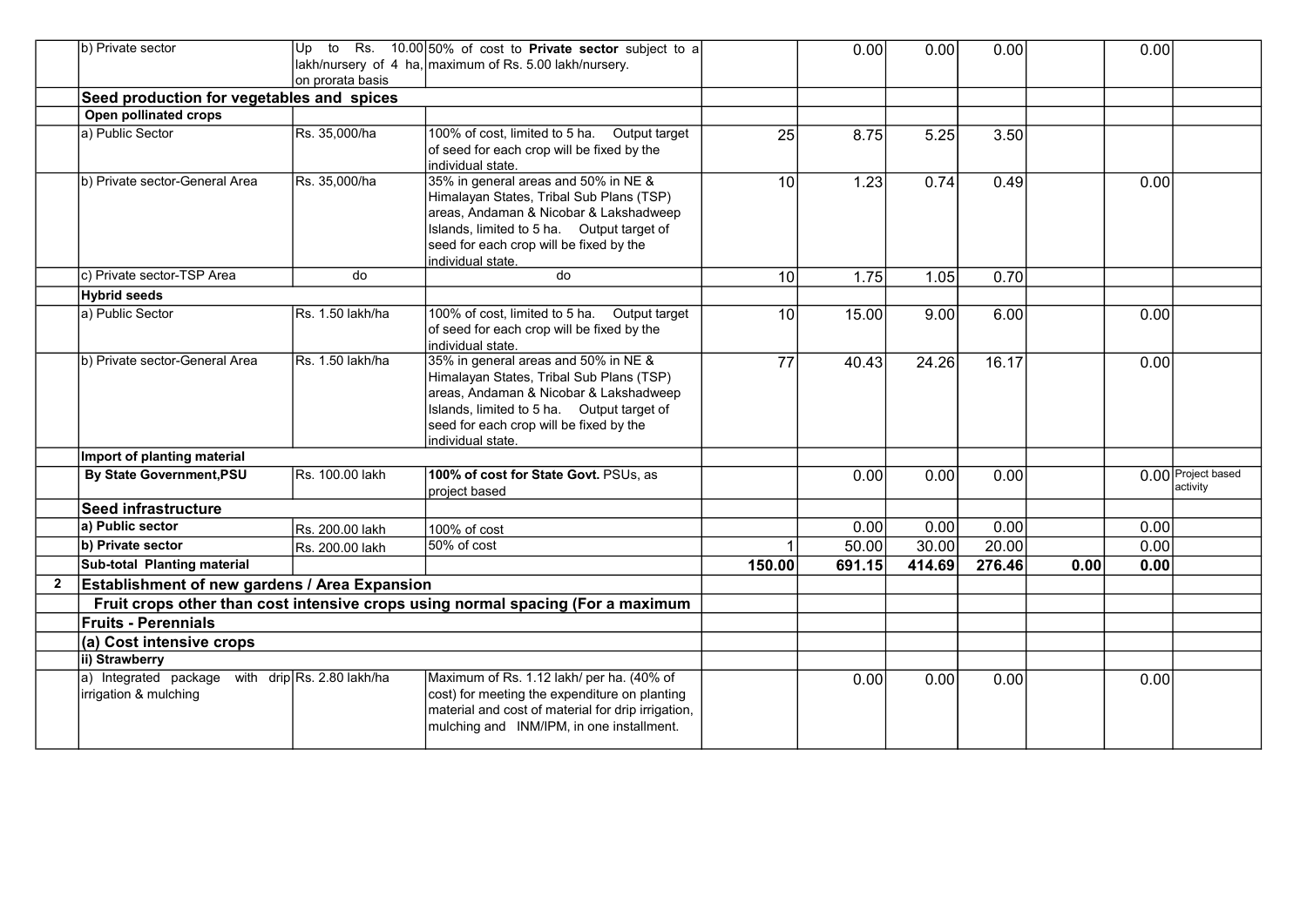| b) Without integration                                               | Rs. 1.25 lakh/ha  | Maximum of Rs. 0.50 lakh/ha (40% of cost) for<br>meeting the expenditure on planting material<br>and cost of INM/IPM one installment.<br>For (a) and (b) above, in the case of $TSP$<br>areas, Andaman & Nicobar and Lakshadweep<br>Islands, assistance will be @ 50% of cost.                                                                            | 25     | 12.50  | 7.50   | 5.00   |                | 0.00 |               |
|----------------------------------------------------------------------|-------------------|-----------------------------------------------------------------------------------------------------------------------------------------------------------------------------------------------------------------------------------------------------------------------------------------------------------------------------------------------------------|--------|--------|--------|--------|----------------|------|---------------|
| Sub total                                                            |                   |                                                                                                                                                                                                                                                                                                                                                           | 25     | 12.50  | 7.50   | 5.00   | $\mathbf{0}$   | 0.00 |               |
| v) Banana (TC)                                                       |                   |                                                                                                                                                                                                                                                                                                                                                           |        |        |        |        |                |      |               |
| Integrated package with drip<br>a)<br>irrigation.                    | Rs. 3.00 lakh/ha  | Maximum of Rs. 1.20 lakh/ha (40 % of cost) for<br>meeting the expenditure on planting material<br>and cost of material for drip system, INM/IPM<br>etc., in 2 installments (75:25).                                                                                                                                                                       |        | 0.00   | 0.00   | 0.00   |                | 0.00 |               |
| b) Without integration                                               | Rs. 1.25 lakh/ha. | Max. of Rs. 0.50 lakh per ha, (40% of cost) for<br>meeting the expenditure on planting material<br>and cost of INM/IPM in 2 installments (75:25).<br>For (a) and (b) above, in the case of $TSP$<br>areas, Andaman & Nicobar and Lakshadweep<br>Islands, assistance will be $@$ 50% of cost in 2<br>installments (75:25).                                 | 1000   | 375.00 | 225.00 | 150.00 |                |      |               |
| Sub total                                                            |                   |                                                                                                                                                                                                                                                                                                                                                           | 1000   | 375.00 | 225.00 | 150.00 | $\mathbf{0}$   | 0.00 |               |
| Maintenance without Integration                                      |                   |                                                                                                                                                                                                                                                                                                                                                           |        |        |        |        |                |      |               |
| 1st Year                                                             |                   |                                                                                                                                                                                                                                                                                                                                                           | 825    | 103.13 | 61.88  | 41.25  |                |      |               |
| Sub total maintainance                                               |                   |                                                                                                                                                                                                                                                                                                                                                           | 825.00 | 103.13 | 61.88  | 41.25  | 0.00           | 0.00 |               |
| vii) Papaya                                                          |                   |                                                                                                                                                                                                                                                                                                                                                           |        |        |        |        |                |      |               |
| a) Integrated package with drip<br>irrigation.                       | Rs. 2.00 lakh/ha. | Maximum of Rs. 0.80 lakh/ha (40% of the cost)<br>for meeting expenditure on planting material,<br>drip irrigation and cost of material for INM/IPM,<br>in 2 installments (75:25).                                                                                                                                                                         |        | 0.00   | 0.00   | 0.00   |                | 0.00 |               |
| b) Without integration                                               | Rs. 60,000/ha     | Maximum of Rs. 0.30 lakh/ha (50 % of cost) for<br>meeting the expenditure on planting material<br>and cost of INM/IPM in 2 installments (75:25).<br>For (a) and (b) above, in the case of NE and<br>Himalayan States, TSP areas, Andaman &<br>Nicobar<br>and<br>Lakshadweep<br>Islands,<br>assistance will be @ 50% of cost in 2<br>installments (75:25). | 500.00 | 112.50 | 67.50  | 45.00  |                |      | (1.8m x 1.8m) |
| Sub total                                                            |                   |                                                                                                                                                                                                                                                                                                                                                           | 500.00 | 112.50 | 67.50  | 45.00  | 0              | 0.00 |               |
| Maintenance without Integration                                      |                   |                                                                                                                                                                                                                                                                                                                                                           |        |        |        |        |                |      |               |
| 1st Year                                                             |                   |                                                                                                                                                                                                                                                                                                                                                           | 346.00 | 25.91  | 15.55  | 10.36  |                | 0.00 |               |
| Sub total maintainance                                               |                   |                                                                                                                                                                                                                                                                                                                                                           | 346.00 | 25.91  | 15.55  | 10.36  | $\overline{0}$ | 0.00 |               |
| (b) Fruit crops other than cost intensive crops using normal spacing |                   |                                                                                                                                                                                                                                                                                                                                                           |        |        |        |        |                |      |               |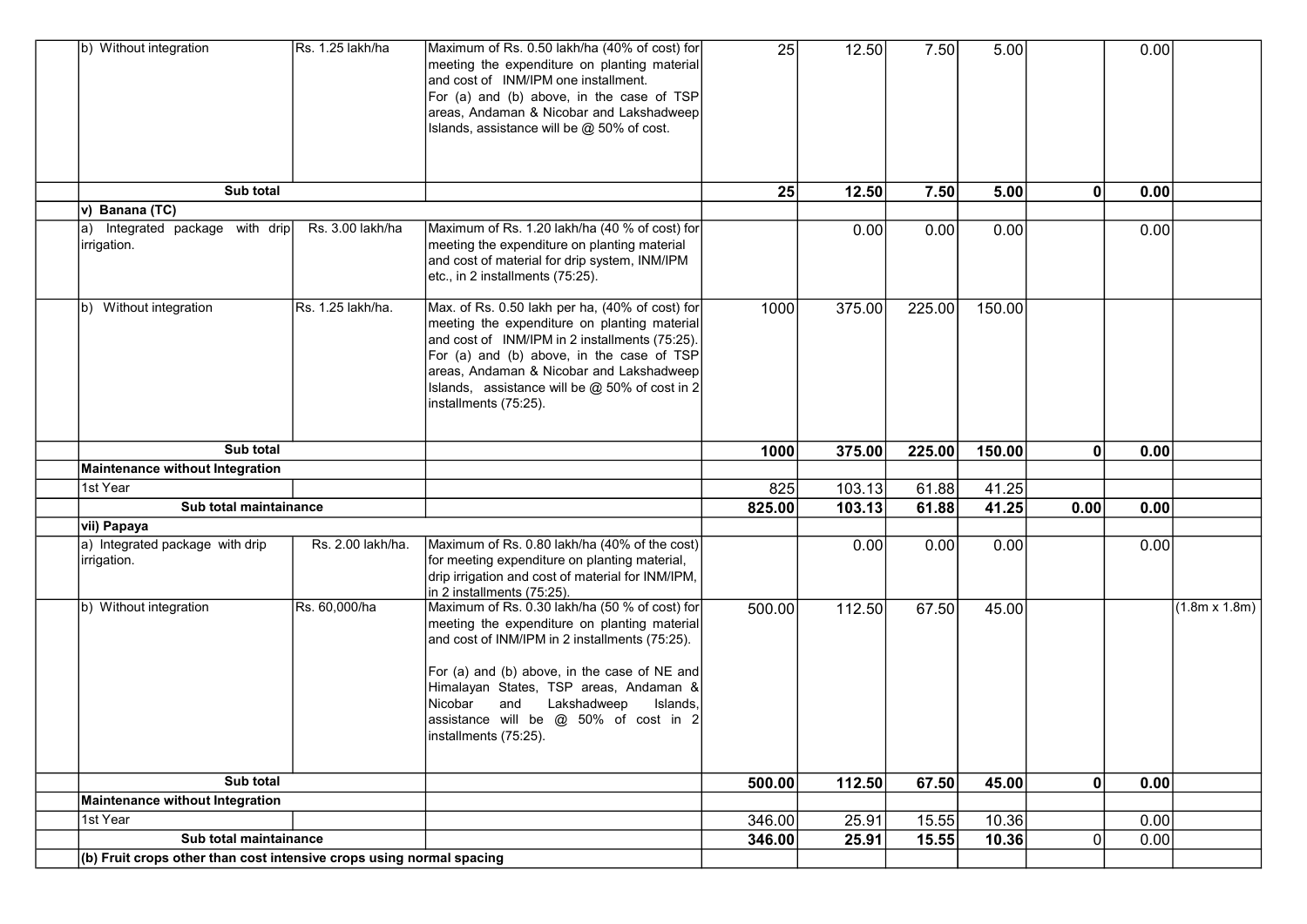|                                     |                                                                                                                                                                                                                                                                  | Maximum of Rs. 0.30 lakh/ha (50 % of cost) for                                                                                                                         |                                                                                                                                                                                                                                                                                             | 0.00                                                                                                                           | 0.00                                                                                                                                                     |                                                                                                                          |                                                                                                                                                                  |                                                                  |                                                      |
|-------------------------------------|------------------------------------------------------------------------------------------------------------------------------------------------------------------------------------------------------------------------------------------------------------------|------------------------------------------------------------------------------------------------------------------------------------------------------------------------|---------------------------------------------------------------------------------------------------------------------------------------------------------------------------------------------------------------------------------------------------------------------------------------------|--------------------------------------------------------------------------------------------------------------------------------|----------------------------------------------------------------------------------------------------------------------------------------------------------|--------------------------------------------------------------------------------------------------------------------------|------------------------------------------------------------------------------------------------------------------------------------------------------------------|------------------------------------------------------------------|------------------------------------------------------|
|                                     |                                                                                                                                                                                                                                                                  |                                                                                                                                                                        |                                                                                                                                                                                                                                                                                             |                                                                                                                                |                                                                                                                                                          |                                                                                                                          |                                                                                                                                                                  |                                                                  |                                                      |
|                                     |                                                                                                                                                                                                                                                                  |                                                                                                                                                                        |                                                                                                                                                                                                                                                                                             |                                                                                                                                |                                                                                                                                                          |                                                                                                                          |                                                                                                                                                                  |                                                                  |                                                      |
|                                     |                                                                                                                                                                                                                                                                  |                                                                                                                                                                        |                                                                                                                                                                                                                                                                                             |                                                                                                                                |                                                                                                                                                          |                                                                                                                          |                                                                                                                                                                  |                                                                  |                                                      |
|                                     |                                                                                                                                                                                                                                                                  |                                                                                                                                                                        |                                                                                                                                                                                                                                                                                             |                                                                                                                                |                                                                                                                                                          |                                                                                                                          |                                                                                                                                                                  |                                                                  |                                                      |
|                                     |                                                                                                                                                                                                                                                                  |                                                                                                                                                                        |                                                                                                                                                                                                                                                                                             |                                                                                                                                |                                                                                                                                                          |                                                                                                                          |                                                                                                                                                                  |                                                                  |                                                      |
|                                     |                                                                                                                                                                                                                                                                  |                                                                                                                                                                        |                                                                                                                                                                                                                                                                                             |                                                                                                                                |                                                                                                                                                          |                                                                                                                          |                                                                                                                                                                  |                                                                  |                                                      |
|                                     |                                                                                                                                                                                                                                                                  |                                                                                                                                                                        |                                                                                                                                                                                                                                                                                             |                                                                                                                                |                                                                                                                                                          |                                                                                                                          |                                                                                                                                                                  |                                                                  |                                                      |
|                                     |                                                                                                                                                                                                                                                                  |                                                                                                                                                                        |                                                                                                                                                                                                                                                                                             |                                                                                                                                |                                                                                                                                                          |                                                                                                                          |                                                                                                                                                                  |                                                                  |                                                      |
|                                     |                                                                                                                                                                                                                                                                  |                                                                                                                                                                        |                                                                                                                                                                                                                                                                                             |                                                                                                                                |                                                                                                                                                          |                                                                                                                          |                                                                                                                                                                  |                                                                  |                                                      |
|                                     |                                                                                                                                                                                                                                                                  |                                                                                                                                                                        |                                                                                                                                                                                                                                                                                             |                                                                                                                                |                                                                                                                                                          |                                                                                                                          |                                                                                                                                                                  |                                                                  |                                                      |
|                                     |                                                                                                                                                                                                                                                                  |                                                                                                                                                                        |                                                                                                                                                                                                                                                                                             |                                                                                                                                |                                                                                                                                                          |                                                                                                                          |                                                                                                                                                                  |                                                                  |                                                      |
|                                     |                                                                                                                                                                                                                                                                  |                                                                                                                                                                        |                                                                                                                                                                                                                                                                                             |                                                                                                                                |                                                                                                                                                          |                                                                                                                          |                                                                                                                                                                  |                                                                  |                                                      |
|                                     |                                                                                                                                                                                                                                                                  |                                                                                                                                                                        |                                                                                                                                                                                                                                                                                             |                                                                                                                                |                                                                                                                                                          |                                                                                                                          |                                                                                                                                                                  | 0.00                                                             |                                                      |
|                                     |                                                                                                                                                                                                                                                                  |                                                                                                                                                                        |                                                                                                                                                                                                                                                                                             |                                                                                                                                |                                                                                                                                                          |                                                                                                                          |                                                                                                                                                                  |                                                                  |                                                      |
| 1st Year                            |                                                                                                                                                                                                                                                                  |                                                                                                                                                                        |                                                                                                                                                                                                                                                                                             |                                                                                                                                |                                                                                                                                                          |                                                                                                                          |                                                                                                                                                                  |                                                                  |                                                      |
| Pear (5mx5m)                        | -do-                                                                                                                                                                                                                                                             | -do-                                                                                                                                                                   | 165.00                                                                                                                                                                                                                                                                                      | 6.27                                                                                                                           | 3.76                                                                                                                                                     | 2.51                                                                                                                     |                                                                                                                                                                  |                                                                  |                                                      |
| Litchi (7.5 X 7.5)                  | -do-                                                                                                                                                                                                                                                             | -do-                                                                                                                                                                   | 325.00                                                                                                                                                                                                                                                                                      | 11.49                                                                                                                          | 6.89                                                                                                                                                     | 4.60                                                                                                                     |                                                                                                                                                                  |                                                                  |                                                      |
| Guava (3mx3m)                       | -do-                                                                                                                                                                                                                                                             |                                                                                                                                                                        | 327.00                                                                                                                                                                                                                                                                                      | 23.98                                                                                                                          | 14.39                                                                                                                                                    | 9.59                                                                                                                     |                                                                                                                                                                  |                                                                  |                                                      |
| Ber $(4 \times 4)$                  | -do-                                                                                                                                                                                                                                                             | -do-                                                                                                                                                                   | 179.00                                                                                                                                                                                                                                                                                      | 7.83                                                                                                                           | 4.70                                                                                                                                                     | 3.13                                                                                                                     |                                                                                                                                                                  |                                                                  |                                                      |
| Lime $(4 \times 4.5)$               | -do-                                                                                                                                                                                                                                                             |                                                                                                                                                                        | 15.00                                                                                                                                                                                                                                                                                       | 0.82                                                                                                                           | 0.49                                                                                                                                                     | 0.33                                                                                                                     |                                                                                                                                                                  |                                                                  |                                                      |
|                                     |                                                                                                                                                                                                                                                                  |                                                                                                                                                                        |                                                                                                                                                                                                                                                                                             |                                                                                                                                |                                                                                                                                                          |                                                                                                                          |                                                                                                                                                                  |                                                                  |                                                      |
| 2nd Year                            |                                                                                                                                                                                                                                                                  |                                                                                                                                                                        |                                                                                                                                                                                                                                                                                             |                                                                                                                                |                                                                                                                                                          |                                                                                                                          |                                                                                                                                                                  |                                                                  |                                                      |
| Pear (5mx5m)                        | -do-                                                                                                                                                                                                                                                             | -do-                                                                                                                                                                   | 150.00                                                                                                                                                                                                                                                                                      | 5.70                                                                                                                           | 3.42                                                                                                                                                     | 2.28                                                                                                                     |                                                                                                                                                                  |                                                                  |                                                      |
| Litchi (7.5 X 7.5)                  | -do-                                                                                                                                                                                                                                                             | -do-                                                                                                                                                                   | 337.00                                                                                                                                                                                                                                                                                      |                                                                                                                                | 7.15                                                                                                                                                     | 4.77                                                                                                                     |                                                                                                                                                                  |                                                                  |                                                      |
| Guava (3mx3m)                       | -do-                                                                                                                                                                                                                                                             |                                                                                                                                                                        | 90.00                                                                                                                                                                                                                                                                                       | 6.60                                                                                                                           | 3.96                                                                                                                                                     | 2.64                                                                                                                     |                                                                                                                                                                  |                                                                  |                                                      |
| Dragan Fruit (4 x 4)                | -do-                                                                                                                                                                                                                                                             | -do-                                                                                                                                                                   | 15.00                                                                                                                                                                                                                                                                                       | 0.53                                                                                                                           | 0.32                                                                                                                                                     | 0.21                                                                                                                     |                                                                                                                                                                  |                                                                  |                                                      |
| Ber (4 x 4)                         | -do-                                                                                                                                                                                                                                                             | -do-                                                                                                                                                                   |                                                                                                                                                                                                                                                                                             |                                                                                                                                |                                                                                                                                                          |                                                                                                                          |                                                                                                                                                                  |                                                                  |                                                      |
| Lime (4x4.5)                        | -do-                                                                                                                                                                                                                                                             | -do-                                                                                                                                                                   | 74.00                                                                                                                                                                                                                                                                                       | 4.06                                                                                                                           | 2.44                                                                                                                                                     | 1.62                                                                                                                     |                                                                                                                                                                  | 0.00                                                             |                                                      |
|                                     |                                                                                                                                                                                                                                                                  |                                                                                                                                                                        |                                                                                                                                                                                                                                                                                             |                                                                                                                                |                                                                                                                                                          |                                                                                                                          |                                                                                                                                                                  | 0.00                                                             |                                                      |
| Sub total maintainance              |                                                                                                                                                                                                                                                                  |                                                                                                                                                                        |                                                                                                                                                                                                                                                                                             |                                                                                                                                |                                                                                                                                                          |                                                                                                                          |                                                                                                                                                                  |                                                                  |                                                      |
|                                     |                                                                                                                                                                                                                                                                  |                                                                                                                                                                        |                                                                                                                                                                                                                                                                                             |                                                                                                                                |                                                                                                                                                          |                                                                                                                          |                                                                                                                                                                  |                                                                  |                                                      |
|                                     |                                                                                                                                                                                                                                                                  |                                                                                                                                                                        |                                                                                                                                                                                                                                                                                             |                                                                                                                                | 750.00                                                                                                                                                   |                                                                                                                          |                                                                                                                                                                  |                                                                  |                                                      |
| Sub-total                           |                                                                                                                                                                                                                                                                  |                                                                                                                                                                        | 6250.00                                                                                                                                                                                                                                                                                     |                                                                                                                                |                                                                                                                                                          | 500.00                                                                                                                   | 0                                                                                                                                                                | 0.00                                                             |                                                      |
|                                     |                                                                                                                                                                                                                                                                  |                                                                                                                                                                        |                                                                                                                                                                                                                                                                                             |                                                                                                                                |                                                                                                                                                          |                                                                                                                          |                                                                                                                                                                  |                                                                  |                                                      |
| <b>Cut flowers</b>                  |                                                                                                                                                                                                                                                                  |                                                                                                                                                                        |                                                                                                                                                                                                                                                                                             |                                                                                                                                |                                                                                                                                                          |                                                                                                                          |                                                                                                                                                                  |                                                                  |                                                      |
| <b>Small &amp; Marginal Farmers</b> | Rs. 1.00 lakh/ha                                                                                                                                                                                                                                                 | 40% of cost                                                                                                                                                            |                                                                                                                                                                                                                                                                                             | 0.00                                                                                                                           | 0.00                                                                                                                                                     |                                                                                                                          |                                                                                                                                                                  | 0.00                                                             |                                                      |
| Other farmers                       | do                                                                                                                                                                                                                                                               | 25% of the cost                                                                                                                                                        | 65.0                                                                                                                                                                                                                                                                                        | 16.25                                                                                                                          | 9.75                                                                                                                                                     |                                                                                                                          |                                                                                                                                                                  | 0.00                                                             |                                                      |
| <b>Bulbulous flowers</b>            |                                                                                                                                                                                                                                                                  |                                                                                                                                                                        |                                                                                                                                                                                                                                                                                             |                                                                                                                                |                                                                                                                                                          |                                                                                                                          |                                                                                                                                                                  |                                                                  |                                                      |
| Small & Marginal Farmers            | Rs. 1.50 lakh/ha                                                                                                                                                                                                                                                 |                                                                                                                                                                        |                                                                                                                                                                                                                                                                                             |                                                                                                                                |                                                                                                                                                          |                                                                                                                          |                                                                                                                                                                  | 0.00                                                             |                                                      |
| Other farmers                       | do                                                                                                                                                                                                                                                               | 25% of cost                                                                                                                                                            | 125.0                                                                                                                                                                                                                                                                                       | 46.88                                                                                                                          | 28.13                                                                                                                                                    |                                                                                                                          |                                                                                                                                                                  |                                                                  |                                                      |
| <b>Loose Flowers</b>                |                                                                                                                                                                                                                                                                  |                                                                                                                                                                        |                                                                                                                                                                                                                                                                                             |                                                                                                                                |                                                                                                                                                          |                                                                                                                          |                                                                                                                                                                  |                                                                  |                                                      |
| <b>Small &amp; Marginal Farmers</b> |                                                                                                                                                                                                                                                                  | $40\%$ of $cost$                                                                                                                                                       | 1370.0                                                                                                                                                                                                                                                                                      |                                                                                                                                | 131.52                                                                                                                                                   |                                                                                                                          |                                                                                                                                                                  |                                                                  |                                                      |
| Other farmers                       | do                                                                                                                                                                                                                                                               |                                                                                                                                                                        |                                                                                                                                                                                                                                                                                             | 0.00                                                                                                                           | 0.00                                                                                                                                                     |                                                                                                                          |                                                                                                                                                                  |                                                                  |                                                      |
|                                     | b) Without Integration<br>Pear (5mx5m)<br>Litchi (7.5 X 7.5)<br>Guava (3mx3m)<br>Custered Apple (2.5 x 2.5)<br>Dragon fruit<br>Ber $(4 \times 4)$<br>Lime $(4 \times 4.5)$<br>Amla (6x6)<br>Jack fruit<br>Sub total<br>Maintenance without Integration<br>Hybrid | Rs. 60,000/ha<br>-do-<br>-do-<br>-do-<br>-do-<br>-do-<br>-do-<br>-do-<br>-do-<br>Vegetable (For maximum area of 2 ha per beneficiary)<br>Rs.50,000/ha<br>Rs. 40,000/ha | meeting the expenditure on planting material<br>and cost of INM/IPM in 3 installments of<br>60:20:20.<br>-do-<br>-do-<br>-do-<br>-do-<br>-do-<br>-do-<br>-do-<br>-do-<br>40% of cost in general areas<br>Flowers (For a maximum of 2 ha per beneficiary)<br>40 % of the cost<br>25% of cost | 200.00<br>481.85<br>479.27<br>0.00<br>350.00<br>50.00<br>271.51<br>151.70<br>250.00<br>2234.33<br>104.00<br>1781.00<br>6250.00 | 22.80<br>51.10<br>100.00<br>0.00<br>37.12<br>6.56<br>44.87<br>18.21<br>55.00<br>335.66<br>11.91<br>4.55<br>83.75<br>1250.00<br>1250.00<br>0.00<br>219.20 | 13.68<br>30.66<br>60.00<br>0.00<br>22.27<br>3.94<br>26.92<br>10.93<br>33.00<br>201.40<br>2.73<br>50.25<br>750.00<br>0.00 | 0.00<br>9.12<br>20.44<br>40.00<br>0.00<br>14.85<br>2.63<br>17.95<br>7.28<br>22.00<br>134.27<br>1.82<br>33.50<br>500.00<br>0.00<br>6.50<br>0.00<br>18.75<br>87.68 | 0.0<br>0.0<br>0.0<br>0.0<br>0<br>0.0<br>0.0<br>0<br>0.00<br>0.00 | 0.00<br>0.00<br>0.00<br>0.00<br>0.00<br>0.00<br>0.00 |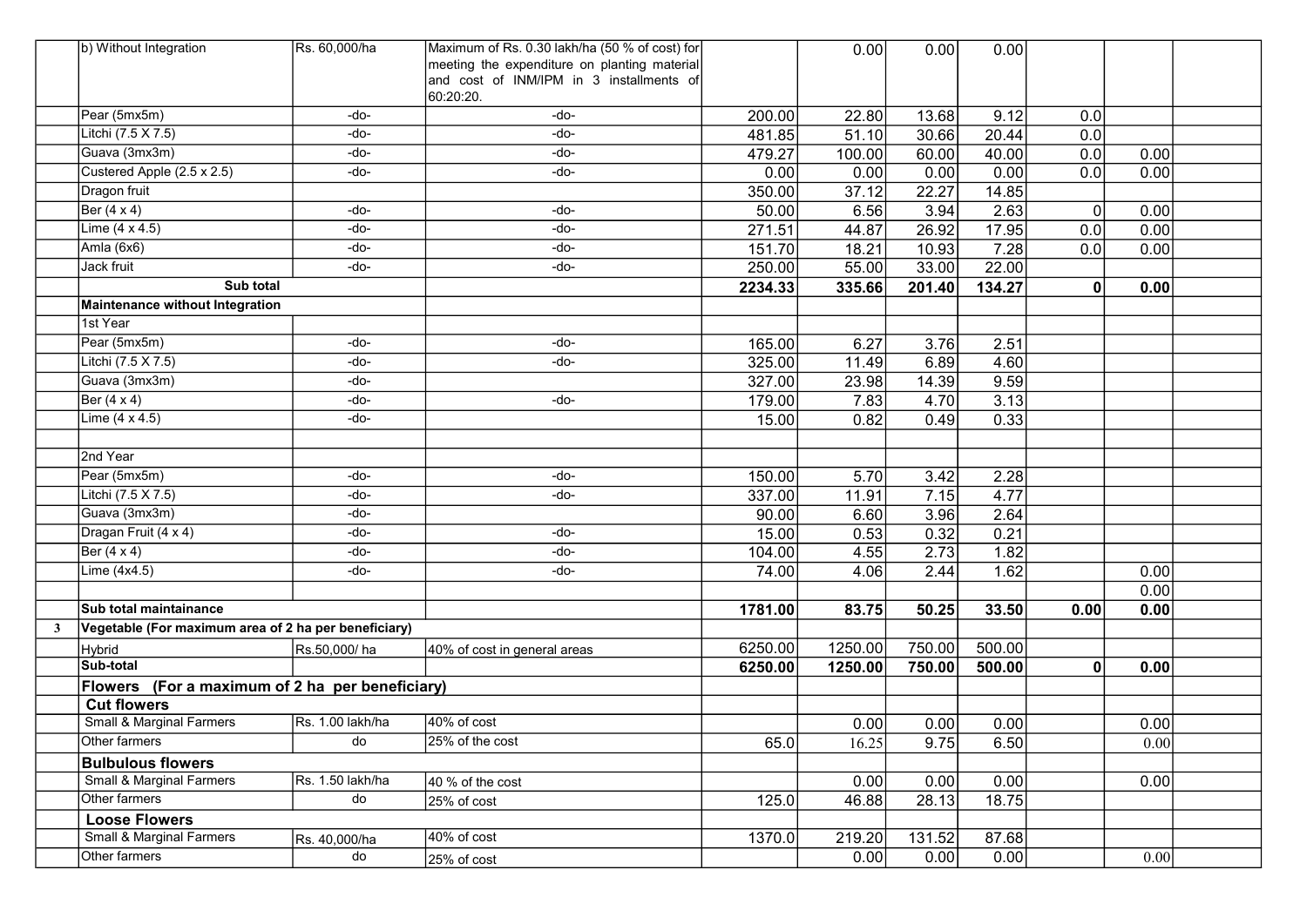| Sub-total flowers                                             |                  |                                                                                                                                                                                                                                                                                                                                                                                                                                               | 1560.0 | 282.33 | 169.40 | 112.93 | 0.0       | 0.00 |  |
|---------------------------------------------------------------|------------------|-----------------------------------------------------------------------------------------------------------------------------------------------------------------------------------------------------------------------------------------------------------------------------------------------------------------------------------------------------------------------------------------------------------------------------------------------|--------|--------|--------|--------|-----------|------|--|
| Spices (For a maximum area of 4 ha per beneficiary)           |                  |                                                                                                                                                                                                                                                                                                                                                                                                                                               |        |        |        |        |           |      |  |
|                                                               |                  |                                                                                                                                                                                                                                                                                                                                                                                                                                               |        |        |        |        |           |      |  |
| Seed spice and Rhizomatic<br>spices                           | Rs.30,000/ha     | Maximum of Rs. 12,000/- per ha. (40% of cost)<br>for meeting the expenditure on planting<br>material and cost of material for INM/IPM etc).                                                                                                                                                                                                                                                                                                   | 3300   | 396.00 | 237.60 | 158.40 |           |      |  |
| Perennial spices<br>(black pepper)                            | Rs. 50,000/ha    | Maximum of Rs. 20,000/- per ha (@40% of<br>cost) for meeting the expenditure on planting<br>material and cost of material for INM/IPM etc.<br>For (i) and (ii) above, in the case of TSP areas,<br>Andaman and Lakshadweep Islands,<br>assistance will be @ 50% of cost.                                                                                                                                                                      |        | 0.00   | 0.00   | 0.00   |           | 0.00 |  |
| Sub-total spices                                              |                  |                                                                                                                                                                                                                                                                                                                                                                                                                                               |        | 396.00 | 237.60 | 158.40 | $\pmb{0}$ |      |  |
| Aromatic Plants (For a maximum area of 4 ha per beneficiary)  |                  |                                                                                                                                                                                                                                                                                                                                                                                                                                               | 3300   |        |        |        |           | 0.00 |  |
| (a) Cost intensive aromatic plants                            | Rs. 1,00,000/ha  | 40% of cost, subject to a maximum of<br>Rs.40,000/- per ha, for meeting the<br>expenditure on planting material and cost of<br>material for INM/IPM etc.                                                                                                                                                                                                                                                                                      |        | 0.00   | 0.00   | 0.00   |           | 0.00 |  |
| (b) Other aromatic plants                                     | Rs. 40,000/ha    | 40% of cost, subject to a maximum of<br>Rs.16,000/- per ha, for meeting the<br>expenditure on planting material and cost of<br>material for INM/IPM etc.<br>For (i) and (ii) above, in the case of TSP areas,<br>Andaman & Nicobar and Lakshadweep<br>Islands, assistance will be @ 50% of cost.                                                                                                                                              | 100.0  | 16.00  | 9.60   | 6.40   |           | 0.00 |  |
| <b>Sub-total aromatics</b>                                    |                  |                                                                                                                                                                                                                                                                                                                                                                                                                                               | 100.0  | 16.00  | 9.60   | 6.40   | 0.0       | 0.00 |  |
| Plantation crops (For a maximum area of 4 ha per beneficiary) |                  |                                                                                                                                                                                                                                                                                                                                                                                                                                               |        |        |        |        |           |      |  |
| <b>Cashew</b>                                                 |                  |                                                                                                                                                                                                                                                                                                                                                                                                                                               |        |        |        |        |           |      |  |
| a) Integrated package with<br>drip irrigation                 | Rs. 1.00 lakh/ha | Rs. 0.40 lakh per ha (40% of cost) for meeting<br>the expenditure on planting material and cost<br>of material for drip system, INM/IPM etc) in 3<br>installments of 60:20:20 subject to survival rate<br>of 50% in second year and 90% in third year.                                                                                                                                                                                        |        | 0.00   | 0.00   | 0.00   |           | 0.00 |  |
| b) Without integration                                        | Rs. 50,000/ha    | Rs.0.20 lakh per ha (40 % of cost) for<br>meeting the expenditure on planting material<br>and cost of material for INM/IPM in 3<br>installments of 60:20:20 subject to survival rate<br>of 75% in second year and 90% in third year<br>for a maximum area of 4 ha per beneficiary.<br>For (a) and (b) above, in the case of TSP<br>areas, Andaman & Nicobar and Lakshadweep<br>Islands assistance will be @ 50% of cost in 3<br>installments. | 300    | 36.00  | 21.60  | 14.40  |           | 0.00 |  |
| High Density                                                  |                  |                                                                                                                                                                                                                                                                                                                                                                                                                                               | 300    | 72.00  | 43.20  | 28.80  |           |      |  |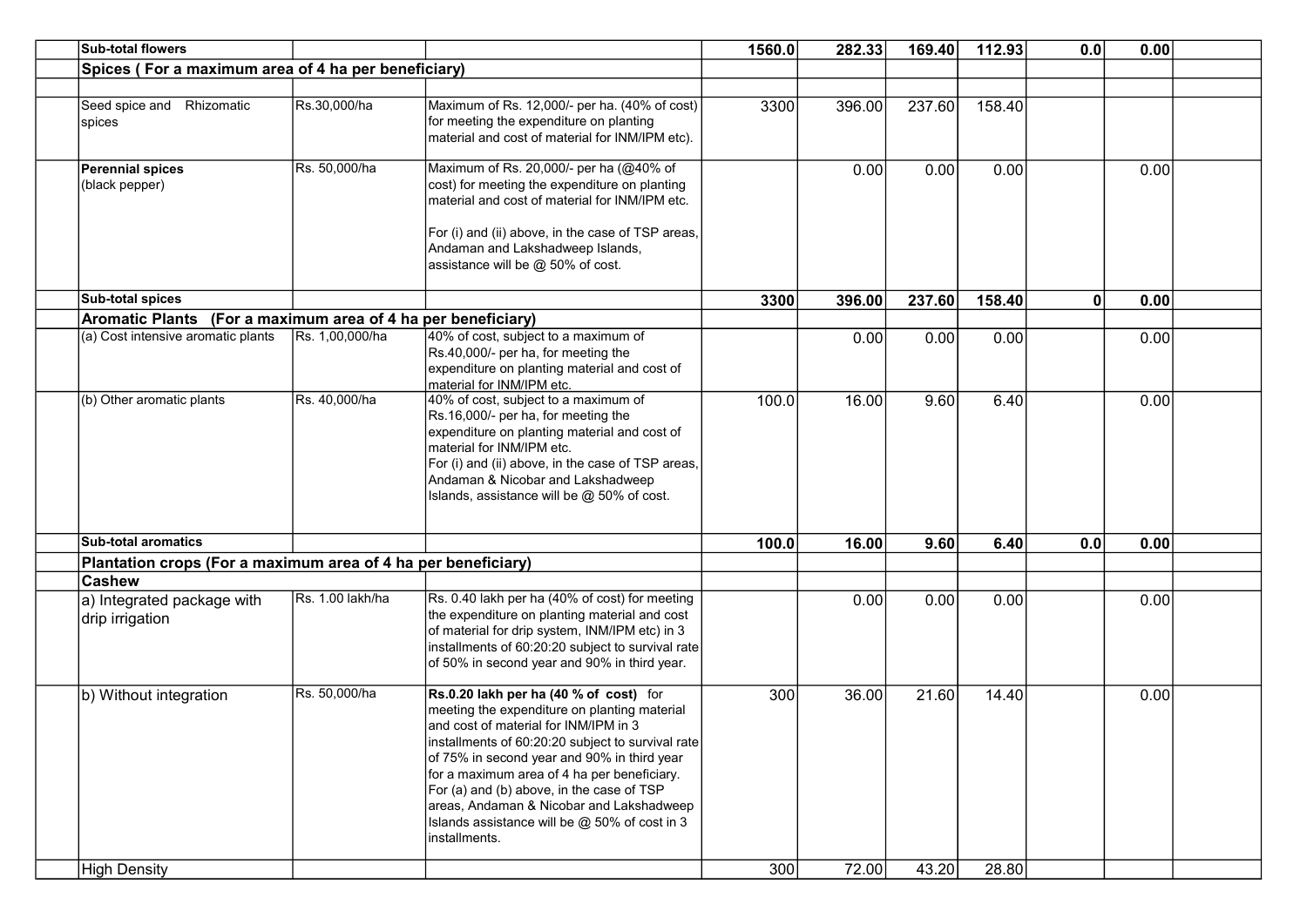|                | <b>Sub-total</b>                                           |                                         |                                                                                                                                                                                                                                                                                                           | 600      | 108.00  | 64.80  | 43.20           | 0    | 0.00 |  |
|----------------|------------------------------------------------------------|-----------------------------------------|-----------------------------------------------------------------------------------------------------------------------------------------------------------------------------------------------------------------------------------------------------------------------------------------------------------|----------|---------|--------|-----------------|------|------|--|
|                | Maintenance Integrated package with drip irrigation I year |                                         |                                                                                                                                                                                                                                                                                                           |          |         |        |                 |      |      |  |
|                | Cashew                                                     | Rs. 40,000ha                            | Maximum of Rs. 20,000/- per ha (50% of cost<br>for meeting the expenditure on planting<br>material and cost of material for INM/IPM etc)<br>$\left $ in 3 installments of 60:20:20 subject to survival $\left  \right.$<br>rate of 75% in second year and 90% in third<br>vear for a maximum area of 4 ha |          | 0.00    | 0.00   | 0.00            |      | 0.00 |  |
|                |                                                            |                                         | Sub-total maintainance Integrated package with drip irrigation                                                                                                                                                                                                                                            | 0.00     | 0.00    | 0.00   | 0.00            |      |      |  |
|                |                                                            | Maintenance Without integration II year |                                                                                                                                                                                                                                                                                                           |          |         |        |                 |      |      |  |
|                | Cashew                                                     | Rs. 40,000ha                            | Maximum of Rs. 20,000/- per ha (50% of cost<br>for meeting the expenditure on planting<br>material and cost of material for INM/IPM etc)<br>in 3 installments of 60:20:20 subject to survival<br>rate of 75% in second year and 90% in third<br>vear for a maximum area of 4 ha                           | 200.00   | 8.00    | 4.80   | 3.20            |      |      |  |
|                | Sub-total maintainance Without integration                 |                                         |                                                                                                                                                                                                                                                                                                           | 200.00   | 8.00    | 4.80   | 3.20            | 0.00 | 0.00 |  |
|                | Maintenance Without integration II year                    |                                         |                                                                                                                                                                                                                                                                                                           |          |         |        |                 |      |      |  |
|                | Cashew                                                     | Rs. 40,000ha                            | Maximum of Rs. 20,000/- per ha (50% of cost<br>for meeting the expenditure on planting<br>material and cost of material for INM/IPM etc)<br>in 3 installments of 60:20:20 subject to survival<br>rate of 75% in second year and 90% in third<br>Ivear for a maximum area of 4 hal                         | 250.00   | 10.00   | 6.00   | 4.00            |      | 0.00 |  |
|                | Sub-total maintainance Without integration                 |                                         |                                                                                                                                                                                                                                                                                                           | 250.00   | 10.00   | 6.00   | 4.00            |      | 0.00 |  |
|                | Sub-total maintainance                                     |                                         |                                                                                                                                                                                                                                                                                                           | 450.00   | 18.00   | 10.80  | 7.20            | 0.00 | 0.00 |  |
|                | <b>Grand Total Area Expansion</b>                          |                                         |                                                                                                                                                                                                                                                                                                           | 15569.33 | 2887.99 |        | 1732.79 1155.20 | 0.00 | 0.00 |  |
| $\overline{4}$ | <b>Grand Total Area Expansion maintenance</b>              |                                         |                                                                                                                                                                                                                                                                                                           | 3402.00  | 230.78  | 138.47 | 92.31           | 0.00 | 0.00 |  |
| 5              | Mushrooms                                                  |                                         |                                                                                                                                                                                                                                                                                                           |          |         |        |                 |      |      |  |
|                | <b>Production unit</b>                                     |                                         |                                                                                                                                                                                                                                                                                                           |          |         |        |                 |      |      |  |
|                | <b>Public Sector</b>                                       | Rs. 20.00 lakh/ unit                    | 100% of the cost.                                                                                                                                                                                                                                                                                         | 20.0     | 400.00  | 240.00 | 160.00          |      | 0.00 |  |
|                | <b>Private Sector</b>                                      | Rs. 20.00 lakh/ unit                    | 40% of cost for private sector, for meeting the<br>expenditure on infrastructure, as credit linked<br>back ended subsidy.                                                                                                                                                                                 | 5.0      | 40.00   | 24.00  | 16.00           |      | 0.00 |  |
|                | Spawn making unit                                          |                                         |                                                                                                                                                                                                                                                                                                           |          |         |        |                 |      |      |  |
|                | <b>Public Sector</b>                                       | Rs. 15 lakh/ unit                       | 100% of the cost.                                                                                                                                                                                                                                                                                         | 3.0      | 45.00   | 27.00  | 18.00           |      | 0.00 |  |
|                | <b>Private Sector</b>                                      | Rs. 15 lakh/ unit                       | 40% of cost for private sector, for meeting the<br>expenditure on infrastructure, as credit linked<br>back ended subsidy.                                                                                                                                                                                 | 2.0      | 12.00   | 7.20   | 4.80            |      | 0.00 |  |
|                | <b>Compost making unit</b>                                 |                                         |                                                                                                                                                                                                                                                                                                           |          |         |        |                 |      |      |  |
|                | <b>Public Sector</b>                                       | Rs. 20.00 lakh/ unit                    | 100% of the cost.                                                                                                                                                                                                                                                                                         |          | 0.00    | 0.00   | 0.00            |      | 0.00 |  |
|                | <b>Private Sector</b>                                      | Rs. 20.00 lakh/ unit                    | 40% of cost for private sector, for meeting the<br>expenditure on infrastructure, as credit linked<br>back ended subsidy.                                                                                                                                                                                 |          | 0.00    | 0.00   | 0.00            |      | 0.00 |  |
|                | <b>Sub-total mushrooms</b>                                 |                                         |                                                                                                                                                                                                                                                                                                           | 30.00    | 497.00  | 298.20 | 198.80          | 0.00 | 0.00 |  |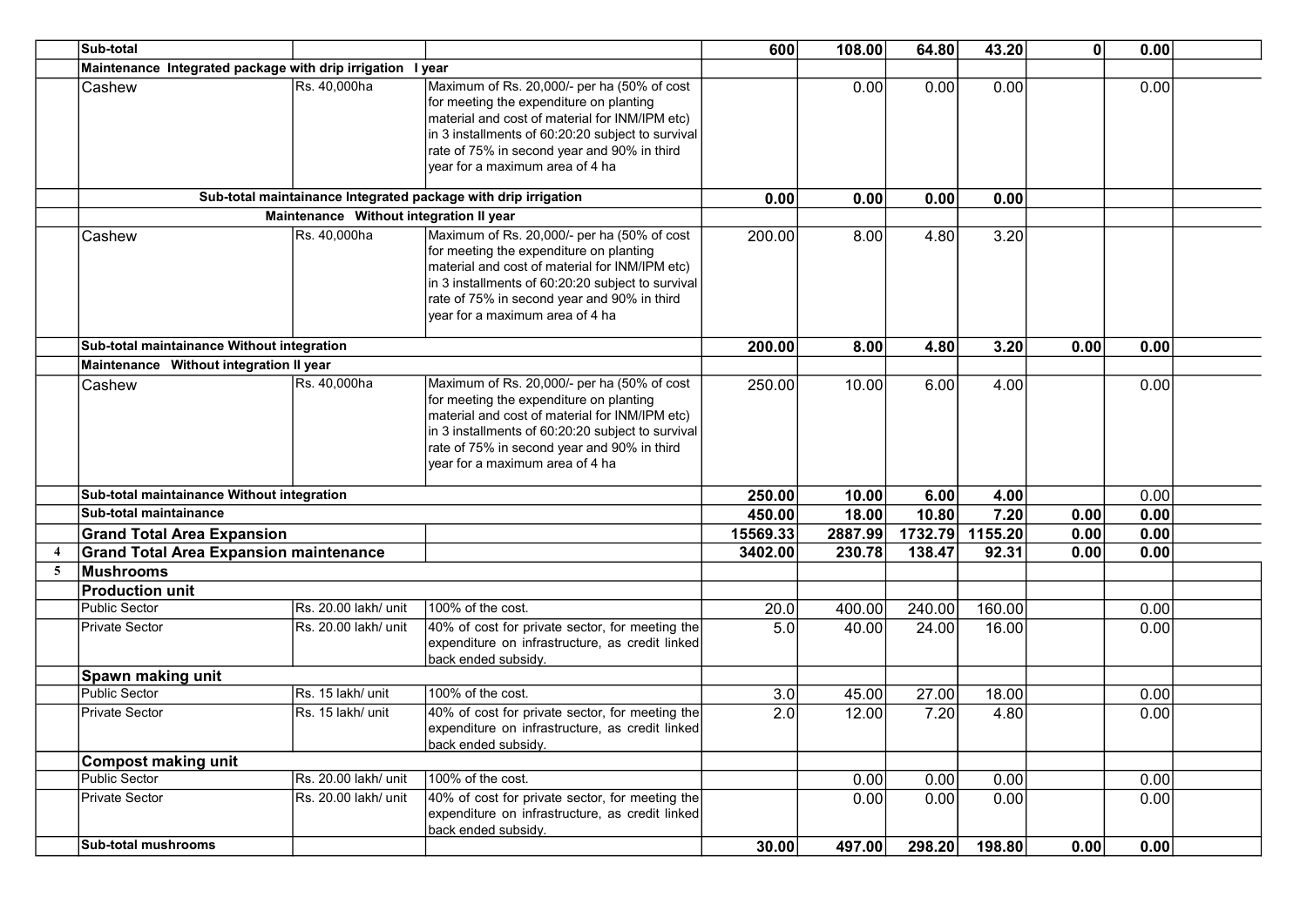| 6              | Rejuvenation/ replacement of senile Rs. 40,000/ha |                                | 50% of the total cost subject to a maximum of                                                 |                 | 0.00    | 0.00    | 0.00    |              |      | To<br>be                                                      |
|----------------|---------------------------------------------------|--------------------------------|-----------------------------------------------------------------------------------------------|-----------------|---------|---------|---------|--------------|------|---------------------------------------------------------------|
|                | plantation including Canopy                       |                                | Rs. 20,000/ha limited to two ha per beneficiary.                                              |                 |         |         |         |              |      | implemented as                                                |
|                | management. Mango                                 |                                |                                                                                               |                 |         |         |         |              |      | guidelines<br>per<br>circulated                               |
|                | Sub-total                                         |                                |                                                                                               | $\mathbf{0}$    | 0.00    | 0.00    | 0.00    | $\mathbf{0}$ | 0.00 |                                                               |
| $\overline{7}$ | <b>Creation of Water resources</b>                |                                |                                                                                               |                 |         |         |         |              |      |                                                               |
|                | <b>Community tanks</b>                            |                                |                                                                                               |                 |         |         |         |              |      |                                                               |
|                |                                                   |                                | $ i\rangle$ Community tanks/on farm ponds/on farm water reservoirs with use of plastic/RCC    |                 |         |         |         |              |      |                                                               |
|                |                                                   |                                | Community tanks/on farm ponds/on farm water reservoirs with use of plastic/RCC                |                 |         |         |         |              |      |                                                               |
|                | Plain areas                                       | Rs. 20.00 lakh in              | 100% of cost for 10 ha command                                                                | $\overline{26}$ | 520.00  | 312.00  | 208.00  |              |      |                                                               |
|                |                                                   | Iplain areas                   |                                                                                               |                 |         |         |         |              |      |                                                               |
|                | Hilly areas.                                      | Hilly areas.                   | Rs. 25 lakh/ unit for 100% of cost for 10 ha command                                          |                 | 0.00    | 0.00    | 0.00    |              |      |                                                               |
|                |                                                   |                                | ii) Water harvesting system for individuals- for storage of water in 20mx20mx3m               |                 |         |         |         |              |      |                                                               |
|                | Plain areas                                       |                                | Rs. 1.50 lakh/unit in 50% of cost. Maintenance to be ensured by                               | 134             | 100.50  | 60.30   | 40.20   |              |      |                                                               |
|                |                                                   | Iplain areas and               | the beneficiary.                                                                              |                 |         |         |         |              |      |                                                               |
|                | Hilly areas.                                      | hilly areas                    | Rs. 1.80 lakh/unit in 50% of cost. Maintenance to be ensured by<br>the beneficiary.           |                 | 0.00    | 0.00    | 0.00    |              |      |                                                               |
|                | Sub-total                                         |                                |                                                                                               | 160             | 620.50  | 372.30  | 248.20  | $\mathbf{0}$ | 0.00 |                                                               |
| 8              |                                                   | <b>Protected cultivation</b>   |                                                                                               |                 |         |         |         |              |      |                                                               |
|                | a) Green House structure                          |                                |                                                                                               |                 |         |         |         |              |      |                                                               |
|                | Fan & Pad system                                  |                                | Rs. 1650/Sq.m (up to 50% of cost for a maximum area of 4000 sq. m                             | 0.20            | 16.50   | 9.90    | 6.60    |              |      |                                                               |
|                |                                                   | area 500 Sq. m)                | per beneficiary.                                                                              |                 |         |         |         |              |      |                                                               |
|                | (b) Naturally ventilated system                   |                                |                                                                                               |                 |         |         |         |              |      |                                                               |
|                | (i) Tubular structur                              | Rs.1060/Sq.m                   | 50% of the cost limited to 4000 Sq.m per<br>beneficiary.                                      | 4.40            | 233.20  | 139.92  | 93.28   |              |      |                                                               |
|                | c) Plastic Mulching                               |                                |                                                                                               |                 |         | 0.00    | 0.00    |              |      |                                                               |
|                | <b>Plastic Mulching</b>                           | Rs. 32,000/ha                  | 50% of the total cost limited to 2 ha per<br>beneficiary.                                     | 2000            | 320.00  | 192.00  | 128.00  |              | 0.00 |                                                               |
|                | <b>Plastic Mulching</b>                           |                                | Rs. 36,800/ha for hilly 50% of the total cost limited to 2 ha per                             |                 | 0.00    | 0.00    | 0.00    |              | 0.00 |                                                               |
|                |                                                   | lareas                         | beneficiarv.                                                                                  |                 |         |         |         |              |      |                                                               |
|                | d) Shade Net House                                |                                |                                                                                               |                 |         | 0.00    | 0.00    |              |      |                                                               |
|                | i) Tubular structure                              | Rs. 710/Sq.m                   | 50% of cost limited to 4000 Sq.m per<br>beneficiary.                                          | 71.76           | 2547.49 | 1528.49 | 1018.99 |              |      | Includes Rs. 723<br>lakhs<br>committed<br>liabilites of 2020- |
|                | <b>Plastic Tunnels</b>                            | Rs. 60/Sq.m                    | 50% of cost limited 1000 sq. m per beneficiary.                                               |                 | 0.00    | 0.00    | 0.00    |              |      |                                                               |
|                | <b>Plastic Tunnels</b>                            | Rs.75/Sq.m for hilly<br>areas. | 50% of cost limited 1000 sq. m per beneficiary.                                               |                 | 0.00    | 0.00    | 0.00    |              | 0.00 |                                                               |
|                | Walk in tunnels                                   | Rs. 600/ Sq.m                  | 50% of the cost limited to 4000 sq.m. (each<br>unit not to exceed 800 Sq. m per beneficiary). |                 | 0.00    | 0.00    | 0.00    |              | 0.00 |                                                               |
|                | e) Anti Bird/Anti Hail Nets                       | Rs.35/- per Sq.m               | 50% of cost limited to 5000 Sq.m per<br>beneficiarv.                                          |                 | 0.00    | 0.00    | 0.00    |              | 0.00 |                                                               |
|                | f) Cost of planting material &                    | Rs.140/Sq. m                   | 50% of cost limited to 4000 Sq.m per                                                          | 2.60            | 18.20   | 10.92   | 7.28    |              | 0.00 |                                                               |
|                | cultivation of high value vegetables              |                                | beneficiary.                                                                                  |                 |         |         |         |              |      |                                                               |
|                | grown in poly house                               |                                |                                                                                               |                 |         |         |         |              |      |                                                               |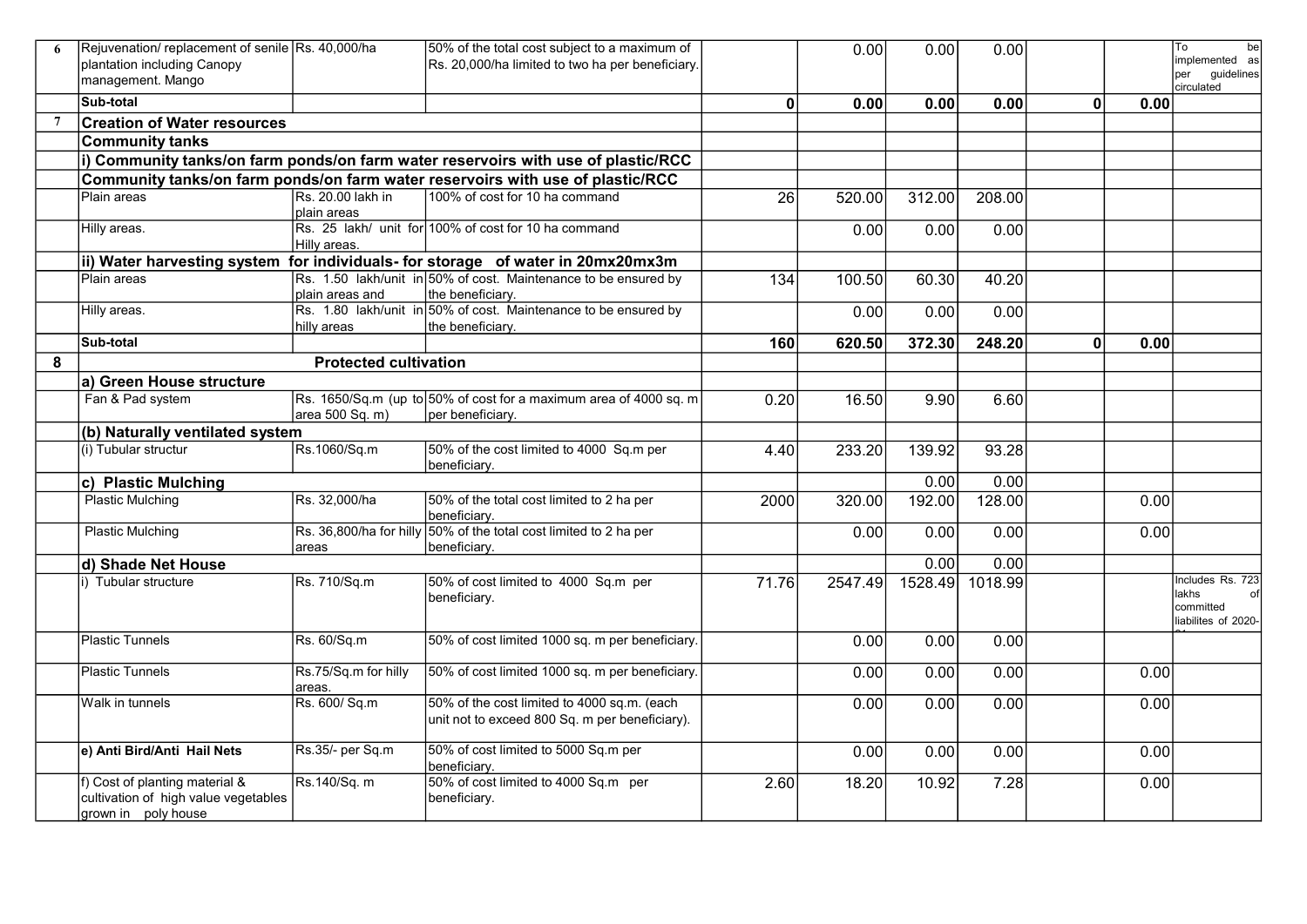|    | g) Cost of planting material &                                         | Rs. 700/Sq.m          | 50% of cost limited to 4000 Sq. m per                                        | 1.10    | 38.50   | 23.10   | 15.40   |              | 0.00 |                                 |
|----|------------------------------------------------------------------------|-----------------------|------------------------------------------------------------------------------|---------|---------|---------|---------|--------------|------|---------------------------------|
|    | cultivation of Orchid & Anthurium<br>under poly house/shade net house. |                       | beneficiary.                                                                 |         |         |         |         |              |      |                                 |
|    |                                                                        |                       |                                                                              |         |         |         |         |              |      |                                 |
|    |                                                                        | Rs. 610/Sq.m          | 50% of cost limited to 4000 Sq. m per                                        |         | 0.00    | 0.00    | 0.00    |              |      |                                 |
|    | h) Cost of planting material &                                         |                       | beneficiary.                                                                 |         |         |         |         |              |      |                                 |
|    | cultivation of Carnation & Gerbera                                     |                       |                                                                              |         |         |         |         |              |      |                                 |
|    | under poly house/shade net house.                                      |                       |                                                                              |         |         |         |         |              |      |                                 |
|    | i) Cost of planting material &                                         | Rs. 426/Sq.m          | 50% of cost limited to 4000 Sq. m per                                        |         | 0.00    | 0.00    | 0.00    |              | 0.00 |                                 |
|    | cultivation of Rose and lilum under                                    |                       | beneficiary.                                                                 |         |         |         |         |              |      |                                 |
|    | poly house/shade net house                                             |                       |                                                                              |         |         |         |         |              |      |                                 |
|    | Sub-total protected cultivation                                        |                       |                                                                              | 2080.06 | 3173.89 | 1904.33 | 1269.55 | 0.00         | 0.00 |                                 |
| 9  |                                                                        |                       | Promotion of Integrated Nutrient Management(INM)/ Integrated Pest Management |         |         |         |         |              |      |                                 |
|    | <b>Plant Health Clinic</b>                                             |                       |                                                                              |         |         | 0.00    | 0.00    |              |      |                                 |
|    | a) Public Sector                                                       | Rs. 25.00 lakhs/unit  | 100% to Public sector                                                        | 1.00    | 25.00   | 15.00   | 10.00   |              | 0.00 |                                 |
|    | b) Private Sector                                                      | Rs. 25.00 lakhs/unit  | 50% to private sector.                                                       |         | 0.00    | 0.00    | 0.00    |              |      | 0.00 Project to be              |
|    |                                                                        |                       |                                                                              |         |         |         |         |              |      | submitted                       |
|    | Leaf /Tissue analysis lab                                              |                       |                                                                              |         |         |         |         |              |      |                                 |
|    | a) Public Sector                                                       | Rs. 25.00 lakhs/unit  | 100% to Public sector                                                        |         | 0.00    | 0.00    | 0.00    |              |      | 0.00 Project to be<br>submitted |
|    | b) Private Sector                                                      | Rs. 25.00 lakhs/unit  | 50% to private sector.                                                       |         | 0.00    | 0.00    | 0.00    |              | 0.00 |                                 |
|    | Sub-total INM / IPM                                                    |                       |                                                                              | 1       | 25.00   | 15.00   | 10.00   | $\mathbf{0}$ | 0.00 |                                 |
| 10 | <b>Adoption Organic Farming</b>                                        |                       |                                                                              |         |         |         |         |              |      |                                 |
|    | iii) Vermi compost Units /organic input production unit                |                       |                                                                              |         |         |         |         |              |      |                                 |
|    | i) Vermi compost Units                                                 | Rs.1,00,000/ unit for | 50% of cost conforming to the size of the unit                               | 645.00  | 322.50  | 193.50  | 129.00  |              | 0.00 |                                 |
|    |                                                                        | Ipermanent structure  | of 30'x8'x2.5' dimension of permanent                                        |         |         |         |         |              |      |                                 |
|    |                                                                        | and Rs. 16,000/unit   | structure to be administered on pro-rata basis.                              |         |         |         |         |              |      |                                 |
|    |                                                                        | for HDPE Vermibed.    | 50% of cost conforming to the size of 96 cft                                 |         |         |         |         |              |      |                                 |
|    |                                                                        |                       | (12'x4'x2') and IS 15907:2010 to be                                          |         |         |         |         |              |      |                                 |
|    |                                                                        |                       | administered on pro-rata basis.                                              |         |         |         |         |              |      |                                 |
|    | ii) Vermibeds                                                          | do                    | do                                                                           |         | 0.00    | 0.00    | 0.00    |              |      |                                 |
|    | <b>Sub-total</b>                                                       |                       |                                                                              | 645.00  | 322.50  | 193.50  | 129.00  | 0.00         | 0.00 |                                 |
| 11 | Pollination support through beekeeping                                 |                       |                                                                              |         |         |         |         |              |      |                                 |
|    | Production of nucleus stock (Public   Rs. 20.00 lakh                   |                       | 100% of the cost.                                                            |         | 0.00    | 0.00    | 0.00    |              | 0.00 |                                 |
|    | sector)                                                                |                       |                                                                              |         |         |         |         |              |      |                                 |
|    | Production of bee colonies by<br>bee breeder                           | IRs. 10.00 lakh       | 40% of cost for producing min. of 2000<br>colonies / year                    |         | 0.00    | 0.00    | 0.00    |              | 0.00 |                                 |
|    | Honey bee colony                                                       | Rs.2000/colony of 8   | 40% of cost limited to 50 colonies / beneficiary.                            | 8000    | 64.00   | 38.40   | 25.60   |              |      |                                 |
|    |                                                                        | frames                |                                                                              |         |         |         |         |              |      |                                 |
|    | <b>Hives</b>                                                           | Rs 2000/ per hive.    | 40% of cost limited to 50 colonies / beneficiary.                            | 8000    | 64.00   | 38.40   | 25.60   |              |      |                                 |
|    | Equipment including honey                                              | Rs. 20,000/set        | 40% of the cost limited to one set per                                       | 360     | 28.80   | 17.28   | 11.52   |              |      |                                 |
|    | extractor (4 frame), food grade                                        |                       | beneficiary.                                                                 |         |         |         |         |              |      |                                 |
|    | container (30 kg), net, etc.                                           |                       |                                                                              |         |         |         |         |              |      |                                 |
|    | <b>Sub-total</b>                                                       |                       |                                                                              | 16360   | 156.80  | 94.08   | 62.72   | 0            | 0.00 |                                 |
| 12 | Horticulture Mechanization                                             |                       |                                                                              |         |         |         |         |              |      |                                 |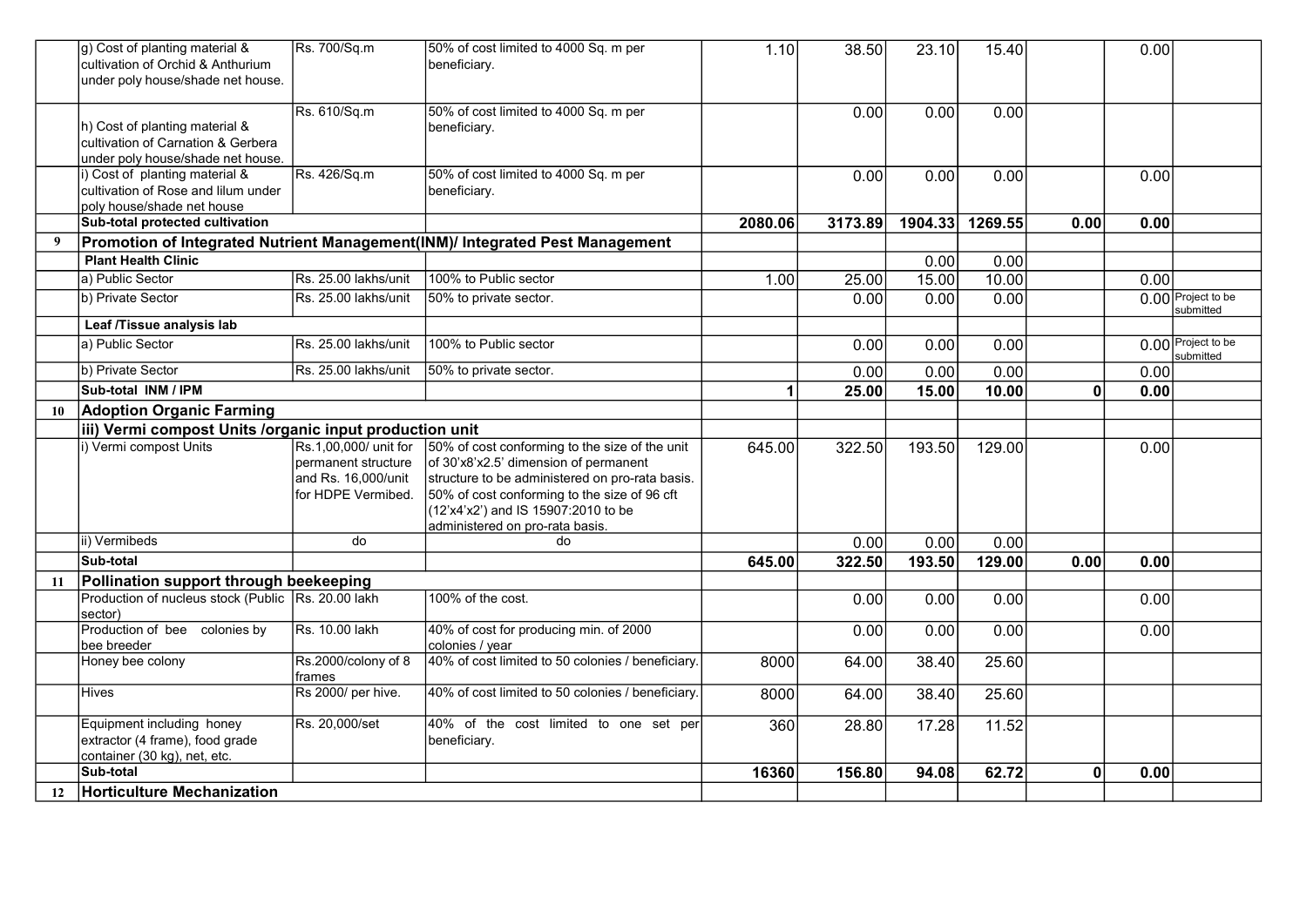|    | i) Tractor (upto 20 PTO HP)                                                                                              | 3.00 lakh/unit     | 25% of cost, subject to a maximum of Rs. 0.75   |      | 0.00   | 0.00   | 0.00   |        | 0.00   |  |
|----|--------------------------------------------------------------------------------------------------------------------------|--------------------|-------------------------------------------------|------|--------|--------|--------|--------|--------|--|
|    |                                                                                                                          |                    | lakh/unit for general category farmers, and in  |      |        |        |        |        |        |  |
|    |                                                                                                                          |                    | the case if SC, ST, Small & Marginal famers,    |      |        |        |        |        |        |  |
|    |                                                                                                                          |                    | women farmers and beneficiaries in NE states.   |      |        |        |        |        |        |  |
|    |                                                                                                                          |                    | 35% of cost, subject to a maximum of Rs. 1.00   |      |        |        |        |        |        |  |
|    |                                                                                                                          |                    | lakh per unit.                                  |      |        |        |        |        |        |  |
|    | i) Tractor (upto 20 PTO HP) (SC,                                                                                         | 3.00 lakh/unit     | 25% of cost, subject to a maximum of Rs. 0.75   | 25   | 25.00  | 15.00  | 10.00  |        | 0.00   |  |
|    | ST, Small & Marginal famers)                                                                                             |                    | lakh/unit for general category farmers, and in  |      |        |        |        |        |        |  |
|    |                                                                                                                          |                    | the case if SC, ST, Small & Marginal famers,    |      |        |        |        |        |        |  |
|    |                                                                                                                          |                    | women farmers and beneficiaries in NE states.   |      |        |        |        |        |        |  |
|    |                                                                                                                          |                    | 35% of cost, subject to a maximum of Rs. 1.00   |      |        |        |        |        |        |  |
|    |                                                                                                                          |                    | lakh per unit.                                  |      |        |        |        |        |        |  |
|    | ii) Power Tiller                                                                                                         |                    |                                                 |      |        |        |        |        |        |  |
|    | Self-propelled<br>Horticulture<br>iv)                                                                                    | 2.50 lakh per unit | Subject to a maximum of Rs. 1.00 lakh/unit for  | 625  | 391.25 | 234.75 | 156.50 | 947    | 578.70 |  |
|    | Machinery (SC, ST, Small &                                                                                               |                    | general category farmers, and in the case if    |      |        |        |        |        |        |  |
|    | Marginal famers)                                                                                                         |                    | SC, ST, Small & Marginal farmers, women         |      |        |        |        |        |        |  |
|    |                                                                                                                          |                    | farmers and beneficiaries in NE states, subject |      |        |        |        |        |        |  |
|    |                                                                                                                          |                    | of a maximum of Rs. 1.25 lakh/unit.             |      |        |        |        |        |        |  |
|    | (v) PP Equipment                                                                                                         |                    |                                                 |      |        |        |        |        |        |  |
|    | Power Knapsack sprayer/power operated Taiwan sprayer (16 lts Capcity)                                                    |                    |                                                 |      |        |        |        |        |        |  |
|    | a) General                                                                                                               | 0.20 lakh per unit | Subject to a maximum of Rs.0.08 lakh/unit for   |      | 0.00   | 0.00   | 0.00   |        | 0.00   |  |
|    |                                                                                                                          |                    | general category farmers, and in the case if    |      |        |        |        |        |        |  |
|    |                                                                                                                          |                    | SC, ST, Small & Marginal farmers, women         |      |        |        |        |        |        |  |
|    |                                                                                                                          |                    | farmers and beneficiaries in NE states, subject |      |        |        |        |        |        |  |
|    |                                                                                                                          |                    | of a maximum of Rs. 0.10 lakh/unit              |      |        |        |        |        |        |  |
|    |                                                                                                                          |                    |                                                 |      |        |        |        |        |        |  |
|    | b) SC/ST etc                                                                                                             | 0.20 lakh per unit | Subject to a maximum of Rs.0.08 lakh/unit for   | 387  | 38.70  | 23.22  | 15.48  |        |        |  |
|    |                                                                                                                          |                    | general category farmers, and in the case if    |      |        |        |        |        |        |  |
|    |                                                                                                                          |                    | SC, ST, Small & Marginal farmers, women         |      |        |        |        |        |        |  |
|    |                                                                                                                          |                    | farmers and beneficiaries in NE states, subject |      |        |        |        |        |        |  |
|    |                                                                                                                          |                    | of a maximum of Rs. 0.10 lakh/unit              |      |        |        |        |        |        |  |
|    | v) Import of new machines & tools Rs. 50.00 lakh per 100% of the total cost.                                             |                    |                                                 | 3    | 150.00 | 90.00  | 60.00  |        | 0.00   |  |
|    | for horticulture for demonstration unit                                                                                  |                    |                                                 |      |        |        |        |        |        |  |
|    | purpose (Public sector)                                                                                                  |                    |                                                 |      |        |        |        |        |        |  |
|    |                                                                                                                          |                    |                                                 |      |        |        |        |        |        |  |
|    | Sub-total                                                                                                                |                    |                                                 | 1040 | 604.95 | 362.97 | 241.98 | 947.00 | 578.70 |  |
|    | 13 Technology Dissemination                                                                                              | Rs. 25.00 lakh     | 75 % of cost in farmers' field and 100% of cost |      | 162.50 | 97.50  | 65.00  |        | 0.00   |  |
|    | through demonstration/ Front                                                                                             |                    | in farms belonging to Public Sector, SAUs etc.  |      |        |        |        |        |        |  |
|    | <b>Line Demonstration (FLD)</b>                                                                                          |                    | No change                                       |      |        |        |        |        |        |  |
| 14 |                                                                                                                          |                    | <b>INTEGRATED POST HARVEST MANAGEMENT</b>       |      |        |        |        |        |        |  |
|    | <b>Pack house / On farm collection</b> $\left  \text{Rs. } 4.00 \text{ lakh/unit with} \right $ 50% of the capital cost. |                    |                                                 | 3251 | 650.00 | 390.00 | 260.00 |        |        |  |
|    | & storage unit                                                                                                           | size of 9Mx6M      |                                                 |      |        |        |        |        |        |  |
|    | Integrated pack house with facilities Rs. 50.00 lakh per                                                                 |                    | Credit linked back-ended subsidy @ 35% of       |      |        |        |        |        |        |  |
|    | for conveyer belt, sorting, grading                                                                                      | unit with size of  | the cost of project in general areas and 50% of |      |        |        |        |        |        |  |
|    | units, washing, drying and weighing. 9Mx18M                                                                              |                    | cost in case Hilly & Scheduled areas, per       |      |        |        |        |        |        |  |
|    |                                                                                                                          |                    | beneficiary.                                    |      |        |        |        |        |        |  |
|    | a) General Area                                                                                                          | Rs. 50.00 lakh per | Credit linked back-ended subsidy @ 35% of       | 2.00 | 35.00  | 21.00  | 14.00  |        | 0.00   |  |
|    |                                                                                                                          | unit with size of  | the cost of project in general areas and 50% of |      |        |        |        |        |        |  |
|    |                                                                                                                          | 9Mx18M             | cost in case Hilly & Scheduled areas, per       |      |        |        |        |        |        |  |
|    |                                                                                                                          |                    | beneficiary.                                    |      |        |        |        |        |        |  |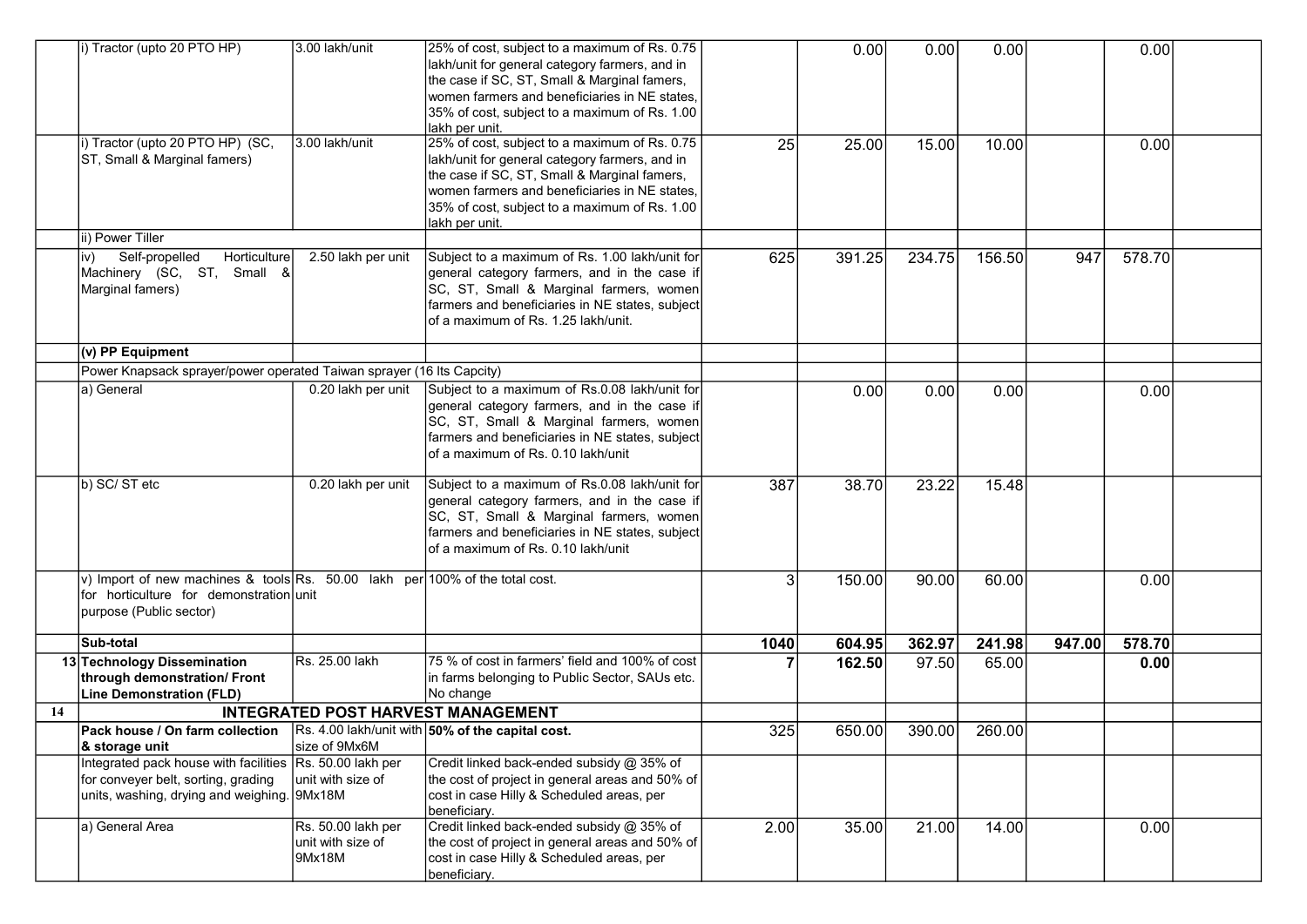| Pre-cooling unit                                     | Rs. 25.00 lakh / unit              | Credit linked back-ended subsidy @ 35% of                                                          | 2.00  | 35.00   | 21.00   | 14.00  | 0.00 |                            |
|------------------------------------------------------|------------------------------------|----------------------------------------------------------------------------------------------------|-------|---------|---------|--------|------|----------------------------|
|                                                      | with capacity of<br>6MT.           | the cost of project in general areas and 50% of<br>cost in case Hilly & Scheduled areas, per       |       |         |         |        |      |                            |
|                                                      |                                    | beneficiary.                                                                                       |       |         |         |        |      |                            |
| Pre-cooling unit (Hilly areas)                       | Rs. 25.00 lakh / unit              | Credit linked back-ended subsidy @ 35% of                                                          |       | 0.00    | 0.00    | 0.00   | 0.00 |                            |
|                                                      | with capacity of                   | the cost of project in general areas and 50% of                                                    |       |         |         |        |      |                            |
|                                                      | 6MT.                               | cost in case Hilly & Scheduled areas, per                                                          |       |         |         |        |      |                            |
|                                                      |                                    | beneficiary.                                                                                       |       |         |         |        |      |                            |
| Cold room (staging)                                  |                                    | Rs. 15.00 lakh/ unit of Credit linked back-ended subsidy @ 35% of                                  | 2.00  | 10.50   | 6.30    | 4.20   | 0.00 |                            |
|                                                      | 30 MT capacity                     | the cost of project in general areas and 50% of                                                    |       |         |         |        |      |                            |
|                                                      |                                    | cost in case Hilly & Scheduled areas, per                                                          |       |         |         |        |      |                            |
|                                                      |                                    | beneficiary.                                                                                       |       |         |         |        |      |                            |
|                                                      |                                    | <b>Cold Storage (Construction, Expansion and Modernisation)</b>                                    |       |         |         |        |      |                            |
|                                                      |                                    | i) Cold storage units Type 1 - basic mezzanine structure with large chamber (of >250 MT) type with |       |         |         |        |      |                            |
| a) General Area                                      | Rs. 8,000/MT, (max                 | Credit linked back-ended subsidy @ 35% of                                                          | 8.00  | 2103.02 | 1261.81 | 841.21 |      | <b>Includes</b><br>Rs.     |
|                                                      | 5,000 MT capacity)                 | the cost of project in general areas and 50% of                                                    |       |         |         |        |      | 983.02 lakhs as            |
|                                                      |                                    | cost in case Hilly & Scheduled areas, per                                                          |       |         |         |        |      | II installment of          |
|                                                      |                                    | beneficiary.                                                                                       |       |         |         |        |      | 14<br>units                |
|                                                      |                                    |                                                                                                    |       |         |         |        |      | approved<br>during 2020-21 |
| b) Hilly Area                                        | Rs. 8,000/MT, (max                 | Credit linked back-ended subsidy @ 35% of                                                          | 5.00  | 1000.00 | 600.00  | 400.00 | 0.00 |                            |
|                                                      | 5,000 MT capacity)                 | the cost of project in general areas and 50% of                                                    |       |         |         |        |      |                            |
|                                                      |                                    | cost in case Hilly & Scheduled areas, per                                                          |       |         |         |        |      |                            |
|                                                      |                                    | beneficiary.                                                                                       |       |         |         |        |      |                            |
| Technology induction and modernisation of cold-chain |                                    |                                                                                                    |       |         |         |        |      |                            |
| a) General Area                                      | Max Rs. 250.00 lakh                | Credit linked back-ended subsidy @ 35% of                                                          | 10.00 | 122.50  | 73.50   | 49.00  |      | $0.00$ Project<br>to be    |
|                                                      | lfor modernization of              | the cost of project in general areas and 50% of                                                    |       |         |         |        |      | submitted                  |
|                                                      | PLC equipment,                     | cost in case Hilly & Scheduled areas, per                                                          |       |         |         |        |      |                            |
|                                                      | packaging lines, dock beneficiary. |                                                                                                    |       |         |         |        |      |                            |
|                                                      | levelers, advanced                 |                                                                                                    |       |         |         |        |      |                            |
|                                                      | graders, alternate                 |                                                                                                    |       |         |         |        |      |                            |
|                                                      | technologies,                      |                                                                                                    |       |         |         |        |      |                            |
|                                                      | stacking systems,                  |                                                                                                    |       |         |         |        |      |                            |
|                                                      | modernization of                   |                                                                                                    |       |         |         |        |      |                            |
|                                                      | insulation and                     |                                                                                                    |       |         |         |        |      |                            |
|                                                      | refrigeration, etc.                |                                                                                                    |       |         |         |        |      |                            |
|                                                      | Details are in                     |                                                                                                    |       |         |         |        |      |                            |
|                                                      | Appendix-II                        |                                                                                                    |       |         |         |        |      |                            |
|                                                      |                                    |                                                                                                    |       |         |         |        |      |                            |
| C.A/M.A. Storage units -                             | Rs. 32,000/ MT for                 | Credit linked back-ended subsidy @40% of the                                                       |       | 0.00    | 0.00    | 0.00   | 0.00 |                            |
|                                                      | 5000 MT capacity                   | cost of project in General areas.                                                                  |       |         |         |        |      |                            |
| Ripening chamber                                     | Rs. 1.00 lakh/MT.                  | -do-                                                                                               | 2.00  | 17.50   | 10.50   | 7.00   |      |                            |
| project in general areas                             |                                    |                                                                                                    |       |         |         |        |      |                            |
| Primary/ Mobile / Minimal processing unit            |                                    |                                                                                                    |       |         |         |        |      | Project to be              |
|                                                      |                                    |                                                                                                    |       |         |         |        |      | submitted                  |
| a) General Area                                      | Rs. 25.00 lakh/unit.               | Credit linked back-ended subsidy @ 40% of                                                          | 7.00  | 70.00   | 42.00   | 28.00  | 0.00 |                            |
|                                                      |                                    | the capital cost of project in general areas and                                                   |       |         |         |        |      |                            |
|                                                      |                                    | 55% in case of Hilly & Scheduled areas, per                                                        |       |         |         |        |      |                            |
| Low cost onion storage structure                     | Rs. 1.75 lakh/per unit             | beneficiary.<br>50% of the total cost.                                                             |       |         |         |        |      |                            |
| $(25$ MT $)$                                         |                                    |                                                                                                    | 5.00  | 4.38    | 2.63    | 1.75   | 0.00 |                            |
| Pusa Zero energy cool chamber                        | Rs. 4000 per unit                  | 50% of the total cost.                                                                             |       | 0.00    | 0.00    | 0.00   | 0.00 |                            |
| (100 kg)                                             |                                    |                                                                                                    |       |         |         |        |      |                            |
|                                                      |                                    |                                                                                                    |       |         |         |        |      |                            |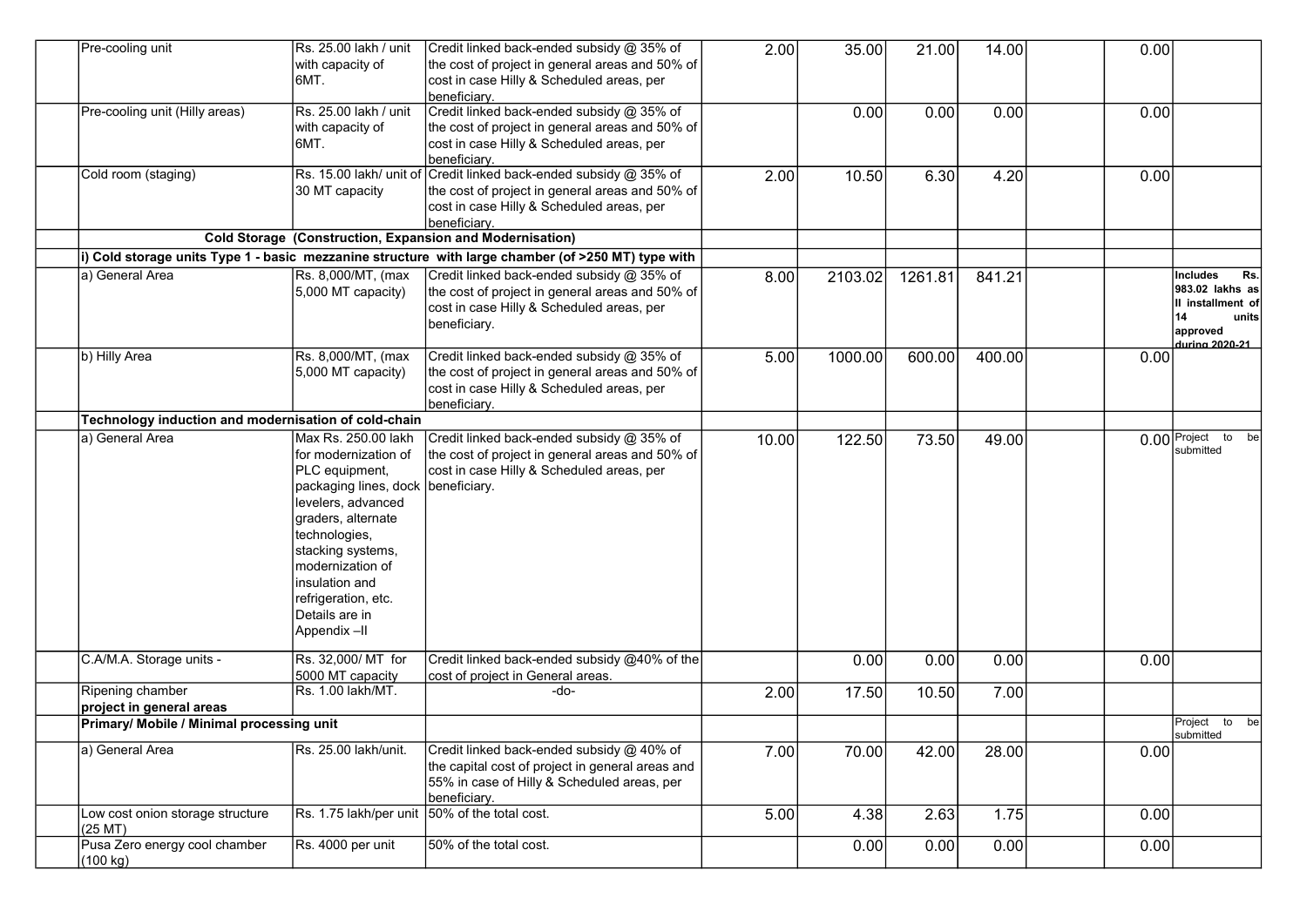|    | Sub-total                                                  |                                                   |                                                                                                                                                              | 368.00  | 4047.90 | 2428.74 | 1619.16 | 0.00 | 0.00 |                                                                                                                                                      |
|----|------------------------------------------------------------|---------------------------------------------------|--------------------------------------------------------------------------------------------------------------------------------------------------------------|---------|---------|---------|---------|------|------|------------------------------------------------------------------------------------------------------------------------------------------------------|
| 15 | <b>Project Based activities</b>                            |                                                   |                                                                                                                                                              |         |         |         |         |      |      |                                                                                                                                                      |
| 16 | Human Resource Development (HRD)                           |                                                   |                                                                                                                                                              |         |         |         |         |      |      |                                                                                                                                                      |
|    | <b>Skill Development</b>                                   |                                                   |                                                                                                                                                              |         | 0.00    | 0.00    | 0.00    |      |      |                                                                                                                                                      |
|    | HRD for Supervisors &<br>Entrepreneurs                     | Rs. 20.00 lakh / unit                             | 100% of the cost in first year.  In subsequent<br>years, cost of infrastructure not to be claimed.                                                           |         | 0.00    | 0.00    | 0.00    |      | 0.00 |                                                                                                                                                      |
|    | <b>HRD</b> for Gardeners                                   | Rs. 15.00 lakh / unit                             | 100% of the cost.                                                                                                                                            |         | 0.00    | 0.00    | 0.00    |      | 0.00 |                                                                                                                                                      |
|    |                                                            | <b>Training of farmers</b>                        |                                                                                                                                                              |         |         |         |         |      |      |                                                                                                                                                      |
|    | Within the State                                           | Rs. 1000/day per<br>farmer including<br>transport | 100% of the cost.                                                                                                                                            | 1500.00 | 45.00   | 27.00   | 18.00   |      |      |                                                                                                                                                      |
|    | Outside the state                                          | Project based as per<br>actual.                   | 100% of the cost.                                                                                                                                            |         | 0.00    | 0.00    | 0.00    |      |      |                                                                                                                                                      |
|    | Sub-total                                                  |                                                   |                                                                                                                                                              | 1500    | 45.00   | 27.00   | 18.00   | 0.00 | 0.00 |                                                                                                                                                      |
| 18 |                                                            |                                                   | ESTABLISHMENT OF MARKETING INFRASTRUCTURE FOR HORTICULTURAL                                                                                                  |         |         |         |         |      |      |                                                                                                                                                      |
|    | Rural Markets/ Apni mandies/Direct markets                 |                                                   |                                                                                                                                                              |         |         |         |         |      |      |                                                                                                                                                      |
|    | a) General Area                                            | Rs. 25.00 lakh                                    | Credit linked back-ended subsidy @ 40% of<br>the capital cost of project in general areas and<br>55% in case of Hilly & Scheduled areas, per<br>beneficiary. |         | 0.00    | 0.00    | 0.00    |      |      | 0.00 Project to be<br>Isubmitted                                                                                                                     |
|    | b) Hilly Area                                              | Rs. 25.00 lakh                                    | Credit linked back-ended subsidy @ 40% of<br>the capital cost of project in general areas and<br>55% in case of Hilly & Scheduled areas, per<br>beneficiary. |         | 0.00    | 0.00    | 0.00    |      |      | 0.00 Project to be<br>submitted                                                                                                                      |
|    | Retail Markets/ outlets (environmentally controlled)       |                                                   |                                                                                                                                                              |         |         |         |         |      |      |                                                                                                                                                      |
|    | a) General Area                                            | Rs. 15.00 lakh /unit                              | Credit linked back-ended subsidy @ 35% of<br>the capital cost of project in general areas and<br>50% in case of Hilly & Scheduled areas, per<br>beneficiary. | 2.00    | 10.50   | 6.30    | 4.20    |      |      | 0.00 Minutes of SLEC<br>meeting to be<br>submitted along<br>with details of<br>beneficiareis,<br>locaiton, etc to<br>facilitate release<br>of funds. |
|    | b) Hilly Area                                              | Rs. 15.00 lakh /unit                              | Credit linked back-ended subsidy @ 35% of<br>the capital cost of project in general areas and<br>50% in case of Hilly & Scheduled areas, per<br>beneficiary. |         | 0.00    | 0.00    | 0.00    |      |      | 0.00 Minutes of SLEC<br>meeting to be<br>submitted along<br>with details of<br>beneficiareis,<br>locaiton, etc to<br>facilitate release<br>of funds. |
|    | Static/Mobile Vending Cart/<br>platform with cool chamber. | Rs. 30,000/ unit                                  | 50% of total cost.                                                                                                                                           | 20.00   | 3.00    | 1.80    | 1.20    |      |      | 0.00 Minutes of SLEC<br>meeting to be<br>submitted along<br>with details of<br>beneficiareis,<br>locaiton, etc to<br>facilitate release<br>of funds. |
|    | Sub-total                                                  |                                                   |                                                                                                                                                              | 22.00   | 13.50   | 8.10    | 5.40    | 0.00 | 0.00 |                                                                                                                                                      |
|    | <b>Total MKT</b>                                           |                                                   |                                                                                                                                                              | 22.00   | 13.50   | 8.10    | 5.40    | 0.00 | 0.00 |                                                                                                                                                      |